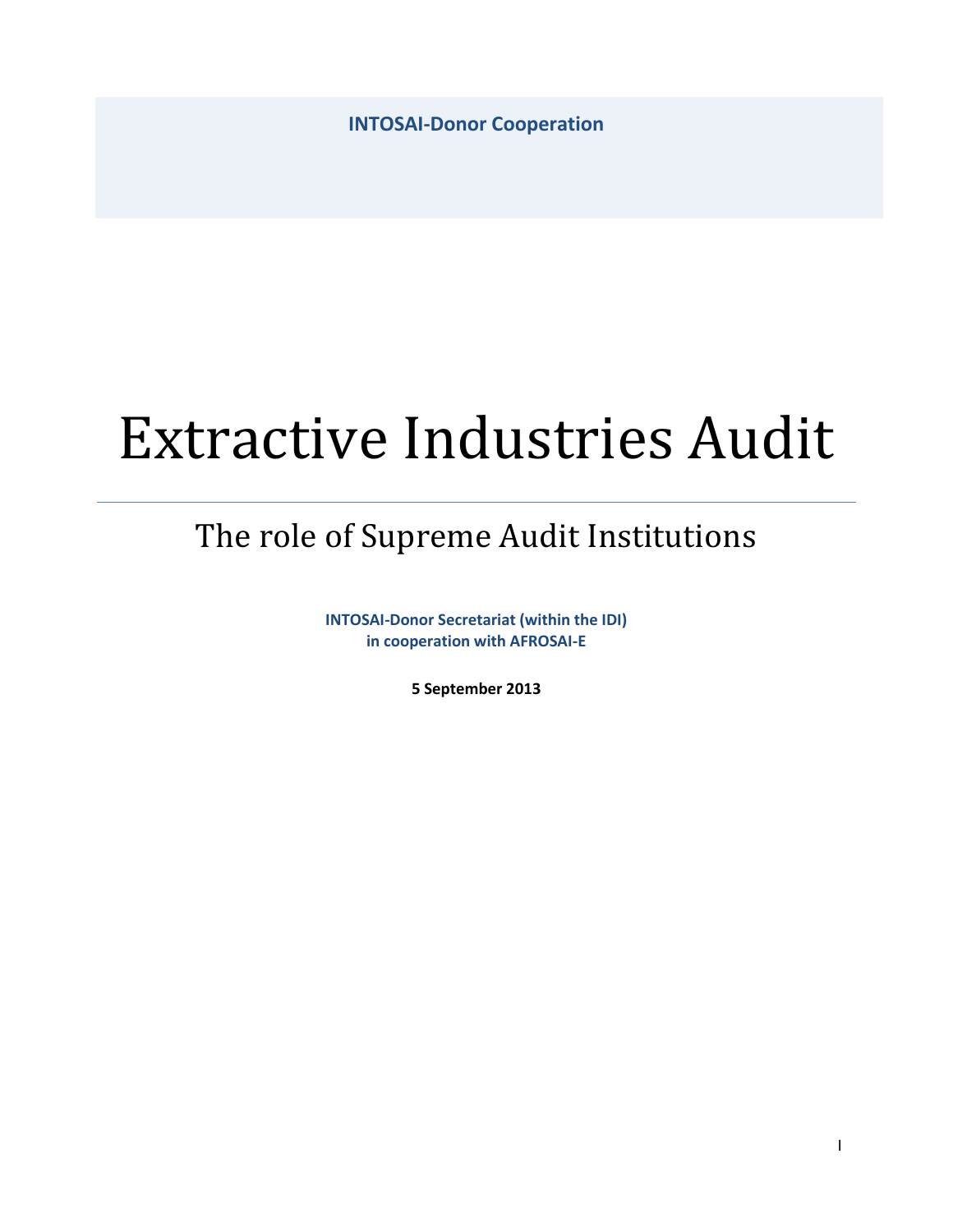## **Contents**

| 3. Presentations of findings: Experience, challenges and best practices in Extractive Industries Audit  8 |  |
|-----------------------------------------------------------------------------------------------------------|--|
|                                                                                                           |  |
|                                                                                                           |  |
|                                                                                                           |  |
|                                                                                                           |  |
|                                                                                                           |  |
|                                                                                                           |  |
|                                                                                                           |  |
|                                                                                                           |  |
|                                                                                                           |  |
|                                                                                                           |  |
|                                                                                                           |  |
|                                                                                                           |  |
|                                                                                                           |  |
|                                                                                                           |  |
|                                                                                                           |  |
|                                                                                                           |  |
|                                                                                                           |  |
|                                                                                                           |  |
|                                                                                                           |  |
|                                                                                                           |  |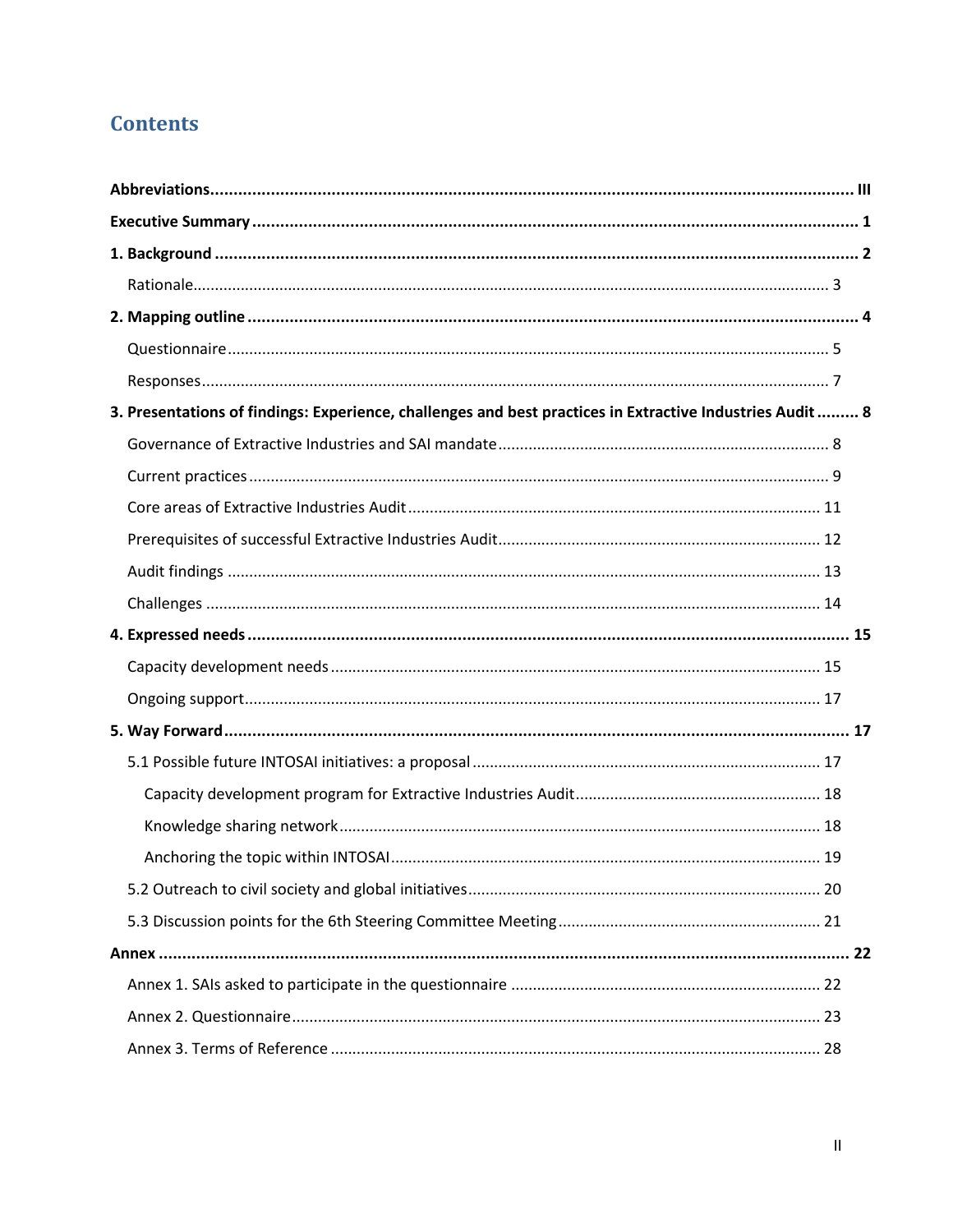## <span id="page-2-0"></span>**Abbreviations**

| <b>AFROSAI-E</b> | African Organization of Supreme Audit Institutions in English-speaking Africa |
|------------------|-------------------------------------------------------------------------------|
| <b>ARABOSAI</b>  | Arab Organization of Supreme Audit Institutions                               |
| <b>ASOSAI</b>    | Asian Organization of Supreme Audit Institution                               |
| <b>CIDA</b>      | Canadian International Development Agency                                     |
| <b>CREFIAF</b>   | Regional Council for French-speaking African Supreme Audit Institutions       |
| <b>DFID</b>      | Department for International Development, UK                                  |
| EI               | <b>Extractive Industries</b>                                                  |
| <b>EITI</b>      | Extractive Industries Transparency Initiative                                 |
| <b>EUROSAI</b>   | European Organization of Supreme Audit Institutions                           |
| <b>GDP</b>       | <b>Gross Domestic Product</b>                                                 |
| GIZ              | <b>German International Cooperation</b>                                       |
| IDI              | <b>INTOSAI Development Initiative</b>                                         |
| <b>INCOSAI</b>   | <b>INTOSAI Congress</b>                                                       |
| <b>INTOSAI</b>   | International Organization of Supreme Audit Institutions                      |
| <b>NORAD</b>     | Norwegian Agency for Development Cooperation                                  |
| <b>OAGN</b>      | Office of the Auditor General of Norway                                       |
| <b>ODA</b>       | <b>Official Development Assistance</b>                                        |
| OfD              | Oil for Development                                                           |
| <b>OECD</b>      | Organization for Economic Cooperation and Development                         |
| <b>OLACEFS</b>   | Organization of Latin American and Caribbean Supreme Audit Institutions       |
| <b>PREM</b>      | Poverty Reduction and Economic Management                                     |
| SAI              | Supreme Audit Institution                                                     |
| Secretariat      | <b>INTOSAI-Donor Secretariat</b>                                              |
| <b>TCU</b>       | <b>Federal Court of Accounts of Brazil</b>                                    |
| <b>USD</b>       | <b>US Dollar</b>                                                              |
| <b>WGEA</b>      | <b>INTOSAI Working Group on Environmental Auditing</b>                        |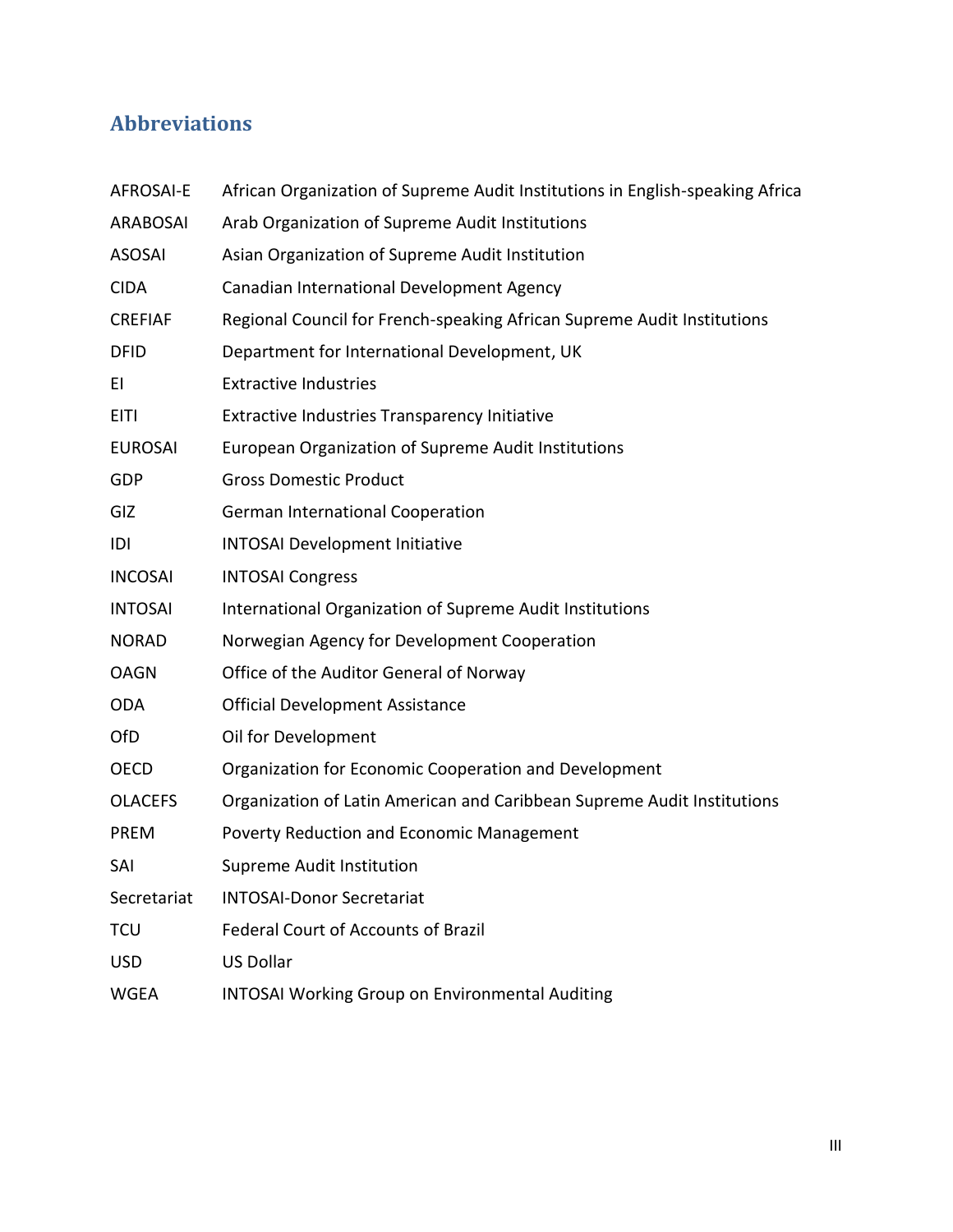#### <span id="page-3-0"></span>**Executive Summary**

This mapping provides data on experiences, best practices, challenges, and needs of Supreme Audit Institutions (SAIs) in auditing Extractive Industries (EI). In this context, EI was defined as oil, gas, and mining industries. Data was collected using a questionnaire which was sent through regional and sub-regional working groups of the International Organization of Supreme Audit Institutions (INTOSAI) to 26 SAIs in resource rich countries.

Chapter 3 of this report presents the findings of the mapping study. While the scope of each SAI's mandate and its respective experience conducting EI Audit differ considerably, SAIs reported that best practices regarding EI Audits are based on in-depth knowledge and understanding of the field. All responding SAIs noted challenges in understanding this sector. The overall responses indicate that, from the public sector audit perspective, there is a perceived value in conducting EI Audits, with a focus on the following at a minimum:

- the collection (calculation and payment) of public revenue generated from the extractives sector,
- any public money invested in the sector, and
- the oversight function of government in the extractives sector.

Chapter 4 highlights the needs expressed by the SAIs regarding EI Audit. It is clear from the respondents that there is a substantial demand for capacity development in this area and in all audit disciplines related thereto – financial, compliance and performance audits. All responding SAIs expressed interest in sharing knowledge and experience regarding EI Audit, with a need for capacity development and more general knowledge about the governance and setup of the sector, as well as technical issues, such as assessing environmental risks. Further, respondents expressed an interest in communication and coordination across INTOSAI and with external stakeholders specific to EI Audit.

Based on the responses received, and as a possible way forward, chapter 5 describes three possible approaches:

- 1. A capacity development program targeting SAIs involved in EI Audit, covering a range of needs identified by the SAIs responding to the questionnaire;
- 2. A knowledge sharing platform for SAIs and possibly a broader stakeholder community;
- 3. An institutional anchor for this topic within INTOSAI that could also conduct outreach activities.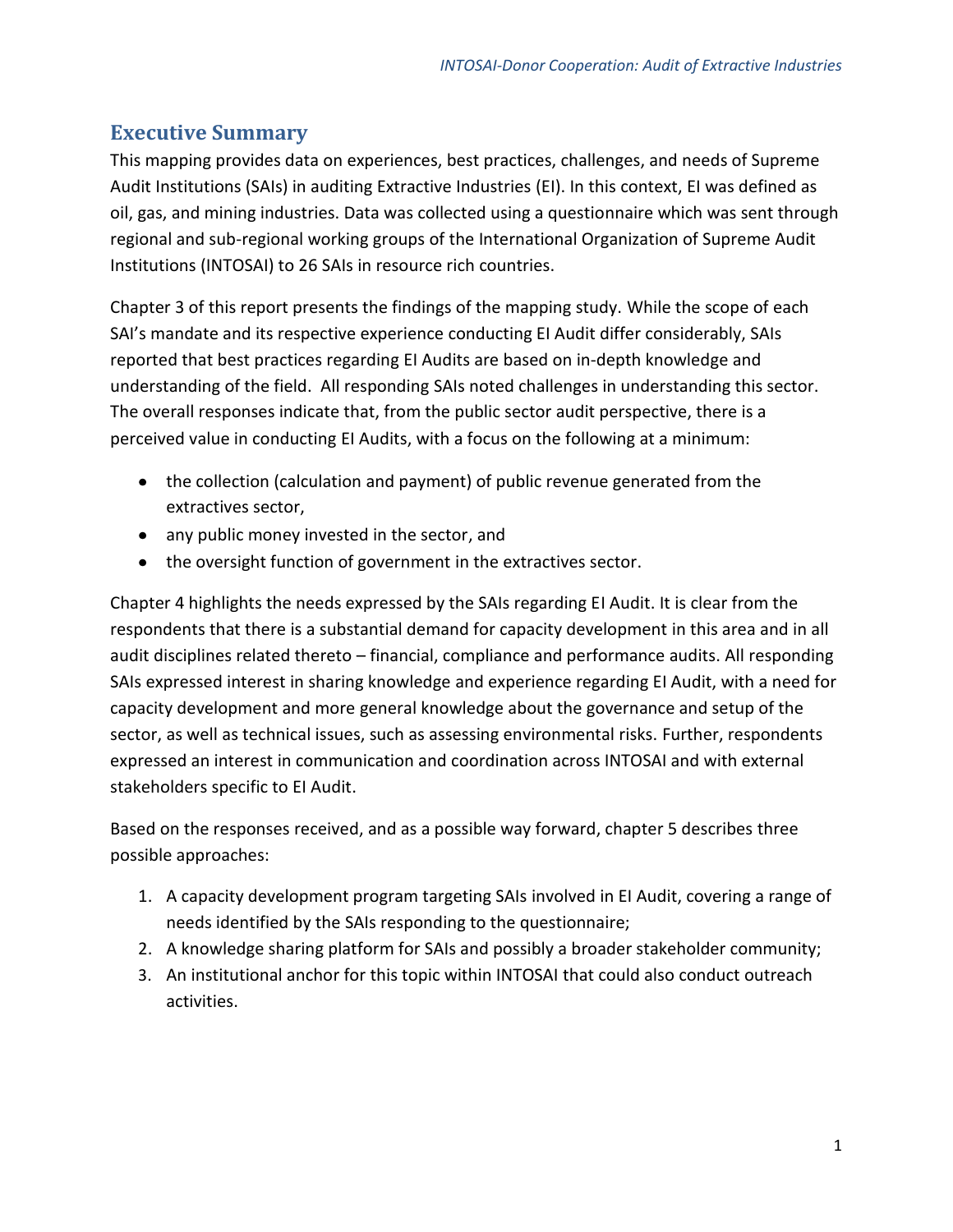#### <span id="page-4-0"></span>**1. Background**

 $\overline{a}$ 

Audits of EI are gaining momentum, both on the national level where SAIs carry out their mandate to audit public funds and on the international agenda where transparency of natural resource exploitation is a key focus. Recently, the Lough Erne Declaration by the Heads of Government of the G8 emphasized that a) "extractive companies should report payments to all governments - and governments should publish income from such companies", and b) "minerals should be sourced legitimately, not plundered from conflict zones".<sup>1</sup>

Five billion people live in resource rich countries.<sup>2</sup> Extractive Industries which for this purpose are described as the oil, gas, and mining industries, currently generate about 3.5 trillion US Dollars (USD) in annual gross revenue worldwide, corresponding to around 5 per cent of the global gross domestic product (GDP). A substantial portion of this is public money. Regarding oil revenue, about 70 percent of world oil production lies in the hands of state-owned enterprises.<sup>3</sup> SAIs should therefore have an important role in the oversight of these enterprises, depending on the overall legal framework and mandate of the SAI.

Rents, or potential net revenues, from extractives in general are estimated at about USD 1 trillion for low-income and lower-middle-income countries.<sup>4</sup> The 4<sup>th</sup> High Level Forum on Aid Effectiveness in 2011 underlined the importance of improving fiscal transparency policies and practices, including public disclosure of revenues. It is estimated that illicit financial flows from ODA-eligible countries accumulated to approximately USD 1.2 trillion in 2008. This is ten times the amount of Official Development Assistance (ODA) provided by OECD member countries in the same period.<sup>5</sup> The amount of tax revenue lost by developing countries<sup>6</sup> due to abusive transfer pricing<sup>7</sup> averaged between USD 98 billion and USD 106 billion annually from 2002 to  $2006.<sup>8</sup>$ 

Resource-rich countries tend to have less economic growth and weaker governance structures and seem to be more prone to conflict than countries with fewer natural resources.<sup>9</sup> This

 $9$  For recent data analysis on the correlation of natural resources and armed conflict cf. Canuto and Cavallari (2012): Natural Capital and the Resource Curse. PREM Note 83.

<http://siteresources.worldbank.org/EXTPREMNET/Resources/EP83.pdf>

<sup>1</sup> https://www.gov.uk/government/publications/g8-lough-erne-declaration/g8-lough-erne-declaration-html-version  $2^{2}$  For the purpose of this study, countries were defined as resource rich by the absolute amount of proved natural resource deposits in crude oil, natural gas and minerals as indicated by the U.S. Energy Information Administration [\(www.eia.gov](http://www.eia.gov/countries/index.cfm?view=reserves)) and BP's "Statistical Review of World Energy June 2012" ([www.bp.com/Statistical-Review-2012.pdf\)](http://www.bp.com/content/dam/bp/pdf/Statistical-Review-2012/statistical_review_of_world_energy2012.pdf).

 $3$  Le monde diplomatique (2012): Geopolitical atlas. Mondes émergents. Paris/Berlin.

 $<sup>4</sup>$  LeBillon (2011): Extractive sectors and illicit financial flows. U4 Issues 13.</sup>

<sup>&</sup>lt;sup>5</sup> OECD (2011): Illicit Financial Flows from Developing Countries 2000-2009. Paris.

 $^6$  The term "developing countries" refers to all countries and territories eligible to ODA as defined by the OECD-DAC.

<sup>7</sup> Mispricing of natural resources is increasingly being discussed, cf. for example Pak (2012): Lost billions. Transfer Pricing in the Extractive Industries.

 $^8$  Hollingshead (2010): Summary: The Implied Tax Revenue Loss from Trade Mispricing, Global Financial Integrity.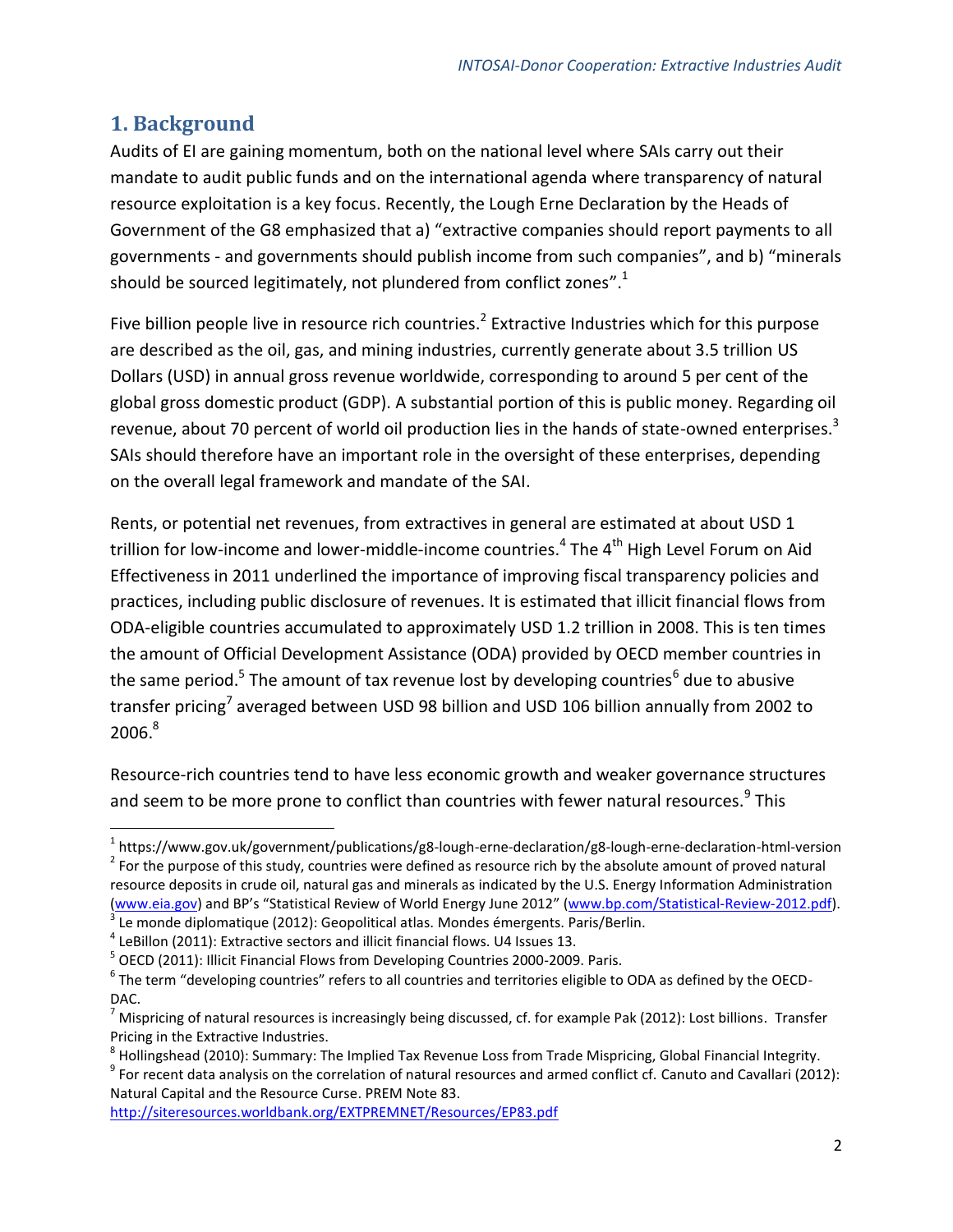phenomenon is often referred to as "resource curse" and associated with a lack of accountability and transparency regarding contracts and payments between private sector companies and governments and the revenues that governments are receiving from those companies. It is important that transparency and accountability apply to the area of natural resources to support good governance. The role of SAIs when it comes to public control over the extractives sector varies and includes a wide spectrum of different audit types. At different occasions within INTOSAI SAIs have come forward expressing a need for more knowledge of the sector and of exchanging experiences in EI.

Ensuring transparency of national revenue collection from, and public involvement in, natural resources is an essential task for SAIs and certainly for SAIs of resource-rich countries. As one of the themes for XXI INCOSAI, "National Audit and National Governance", underlines the importance of good governance at the national level. In resource rich countries public sector auditing coincides with the private sector and international corporations. SAIs can contribute to the oversight of EI and more accountable governments that manage natural resources responsibly and in the best interest of the public, to the highest possible standards for economic development, poverty alleviation, environmental protection, health and safety.

#### <span id="page-5-0"></span>**Rationale**

 $\overline{a}$ 

This report is based on a request of the Steering Committee (SC) of the INTOSAI-Donor Cooperation to gather data on SAI involvement in the audit of revenue from EI, including existing practices and challenges SAIs are facing in this area. The data contained in this report was collected through a mapping in the form of a questionnaire which was sent in early 2013 to 26 SAIs in resource-rich countries.<sup>10</sup> In line with the INTOSAI-Donor Cooperation's focus to strengthen SAIs in developing countries, the sample of this mapping consists mostly of ODA eligible country SAIs.

The study focuses on the oil, gas, and mining industries. The term "Extractive Industries Audit (EI Audit)" refers to all public funds and public entities in the value chain of Extractive Industries. While in some countries, the industry is largely privatized, in other countries Public-Private-Partnerships or state-owned enterprises are exploiting the natural resources. Therefore, the SAI may not always have the mandate to audit certain stakeholders and production sites, i.e. when private companies are involved. However, SAIs generally have the mandate to audit the investment of public moneys in the EI sector as well as the collection of public revenue stemming from EI, both of significant importance in resource rich countries. While the mandates of the SAIs vary, these two aspects seem to form the basis of SAI auditing of the sector.

 $10$  For the full list of questionnaire recipients and responses see Annex 1.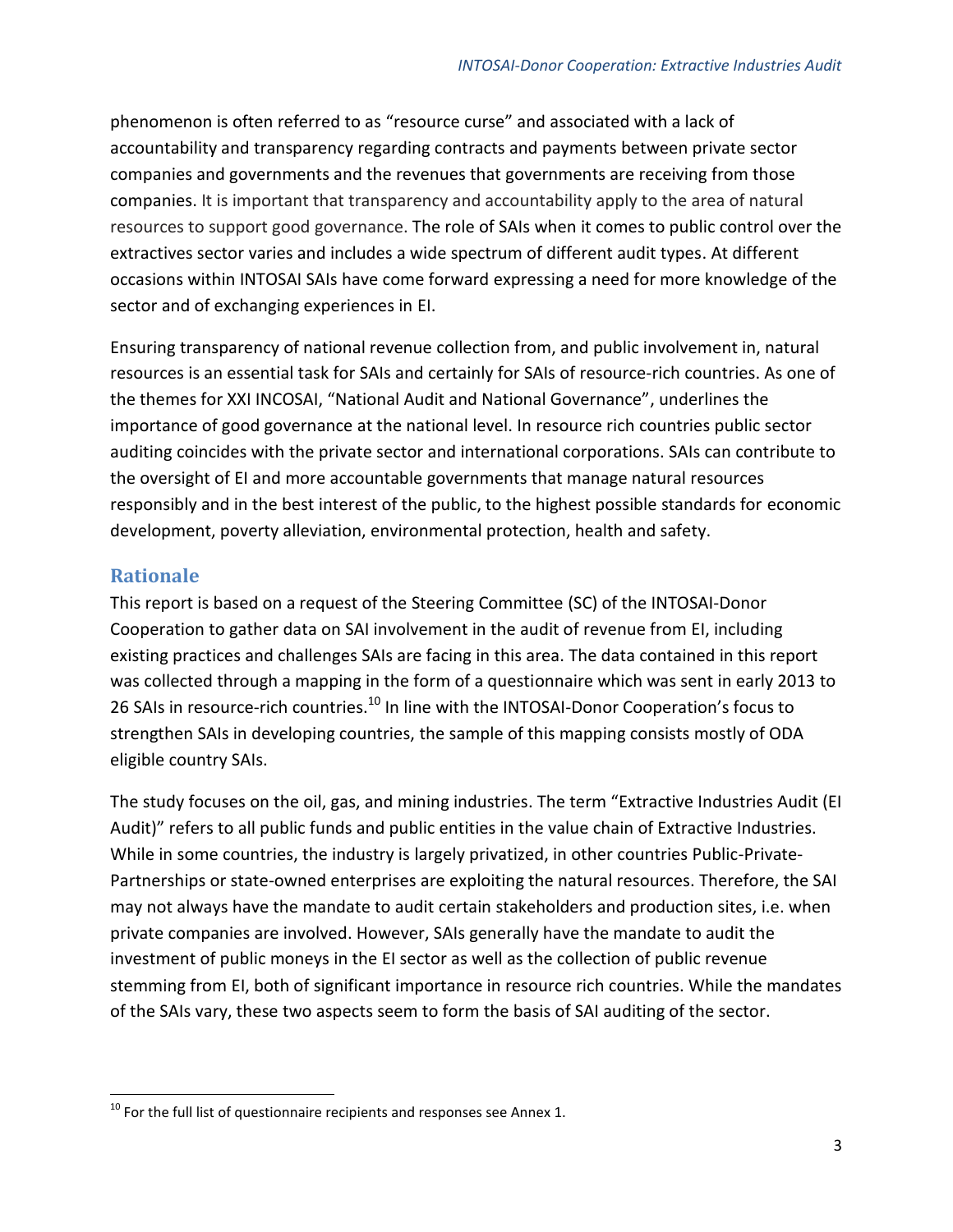The questionnaire is attached as Annex 2. The structure of the questionnaire has been guided by the "value chain of Extractive Industries" as defined by the World Bank (2009): $^{11}$ 



All steps in this chain show strong relations to public sector auditing, for example:

- Award of contracts and licenses: The SAI performs work to determine whether the awards of contracts are following the sector law and regulations and whether the procedures are transparent and non-discretionary. Depending on their respective mandate, the SAI could also potentially go further to determine whether the fiscal terms that prescribe the sharing of benefits between the government and investors are progressive and preferably linked to project profitability to cope with changes in prices and different site conditions throughout the project life.
- For effective monitoring of operations and regulation, periodic audits should be carried out to assess production and export volumes, valuation of minerals and hydrocarbons, and the cost of operations as best practice according the World Bank's EI value chain. Often times, national oil companies are tasked with cost audits of private operators under production sharing contracts, which can present a conflict of interest if such companies are investors or even operators. Since full audits can be onerous on a financial ministry and investors, selected risk-based audits – where priority areas are identified based on risk assessment – may be preferable in some cases.

The questionnaire captures some of these elements by asking what regulations govern the extractives sector, what regulations form the basis of the SAI's compliance audits and what types of audits the SAI is executing within the sector. The questionnaire also asks for examples of audits executed within EI, giving SAIs room for expressing previous experience and challenges.

### <span id="page-6-0"></span>**2. Mapping outline**

At the 5<sup>th</sup> meeting of the SC, the African Organization of English-Speaking Supreme Audit Institutions (AFROSAI-E) and the INTOSAI-Donor Secretariat (Secretariat) agreed to work jointly

http://siteresources.worldbank.org/INTOGMC/Resources/ei\_for\_development\_3.pdf

 $\overline{a}$ <sup>11</sup> Alba (2009): Extractive Industries Value Chain. A Comprehensive Integrated Approach to Developing Extractive Industries. Extractive Industries for Development Series 3.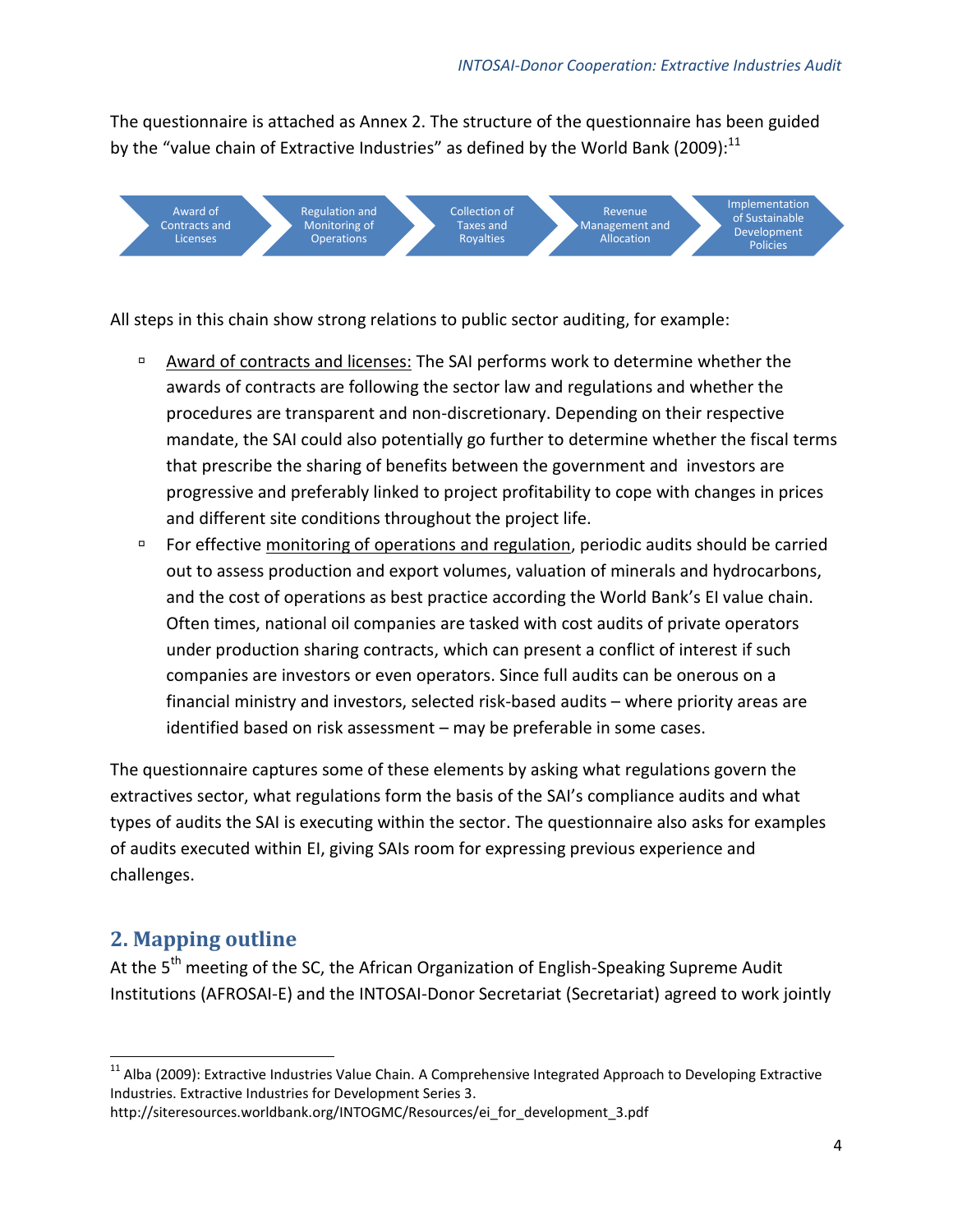on the mapping of SAI involvement in EI Audit. As part of this work, the SC Leadership<sup>12</sup> approved Terms of Reference for a mapping to explore SAI involvement in Extractive Industries, especially SAI activities, best practices, challenges, and needs in this regard, and including recommendations for a way forward. $^{13}$  The study was carried out by the Secretariat in cooperation with AFROSAI-E; similarly, several initiatives are currently underway within INTOSAI, which are of relevance for SAIs in this field:

- In 2013, OLACEFS executed a set of activities involving the institutional and legal oil and gas sector framework mapping in the eight big producers, followed by training courses involving six countries and a coordinated audit of the oil and gas sector with participation from, the SAIs of Brazil (technical coordinator), Colombia, and Peru, aiming to improve institutional capacity by exchanging best practices, knowledge of the sector and experiences gained in previous audits.
- □ The Working Group on Environmental Auditing (WGEA) has produced a guideline on auditing the mining sector, with a focus on environmental issues.
- □ The Governing Board of AFROSAI-E has targeted EI Audit as a focus area. AFROSAI-E drafted a Guideline on Audit of EI which is currently being finalized.
- In February 2013, representatives of SAIs,  $^{14}$  AFROSAI-E, and the Secretariat met for a workshop to exchange practices and experiences in EI Audit. Participants called for a Community of Practice comprising individual SAIs, INTOSAI regions and sub-regions, as well as associated institutions and organizations working to enhance transparence and accountability in the EI sector.
- EI and the role of SAIs therein are also being discussed in various international fora. The Secretariat has been asked for technical exchange with the World Bank, the Extractive Industries Transparency Initiative (EITI), and the Open Contracting<sup>15</sup> initiative to include the role of the SAIs in the sector. This indicates that international stakeholders are expressing interest in further dialogue with INTOSAI to promote the role of the SAIs in EI.

#### <span id="page-7-0"></span>**Questionnaire**

 $\overline{a}$ 

Based on an assessment of the relevance of EI within the SAI community, a sample group of 26 SAIs of resource-rich countries was established based on statistical reviews of natural resource deposits and exploration worldwide, focusing on oil, gas and industries. For the purpose of

 $12$  The SC leadership comprises the INTOSAI and donor chairs and vice chairs of the SC. It is supported by the Secretariat. The SC leadership provides strategic direction and interim decision making for the Cooperation between SC Meetings. The members of the SC Leadership are: the World Bank (Donor Chair), the SAI of Saudi Arabia (INTOSAI Chair), DFID (Donor vice Chair) and the SAI of USA (INTOSAI vice Chair).  $13$  see Annex 3.

<sup>&</sup>lt;sup>14</sup> Participants included the SAIs of Brazil, Kenya, Mozambique, Netherlands, Norway, Sierra Leone, Uganda, and Zambia.

<sup>&</sup>lt;sup>15</sup> The Open Contracting initiative is steered by a group of eight stakeholders, among them the World Bank Institute, GIZ, Oxfam America and Integrity Action [\(www.open-contracting.org\)](http://www.open-contracting.org/about).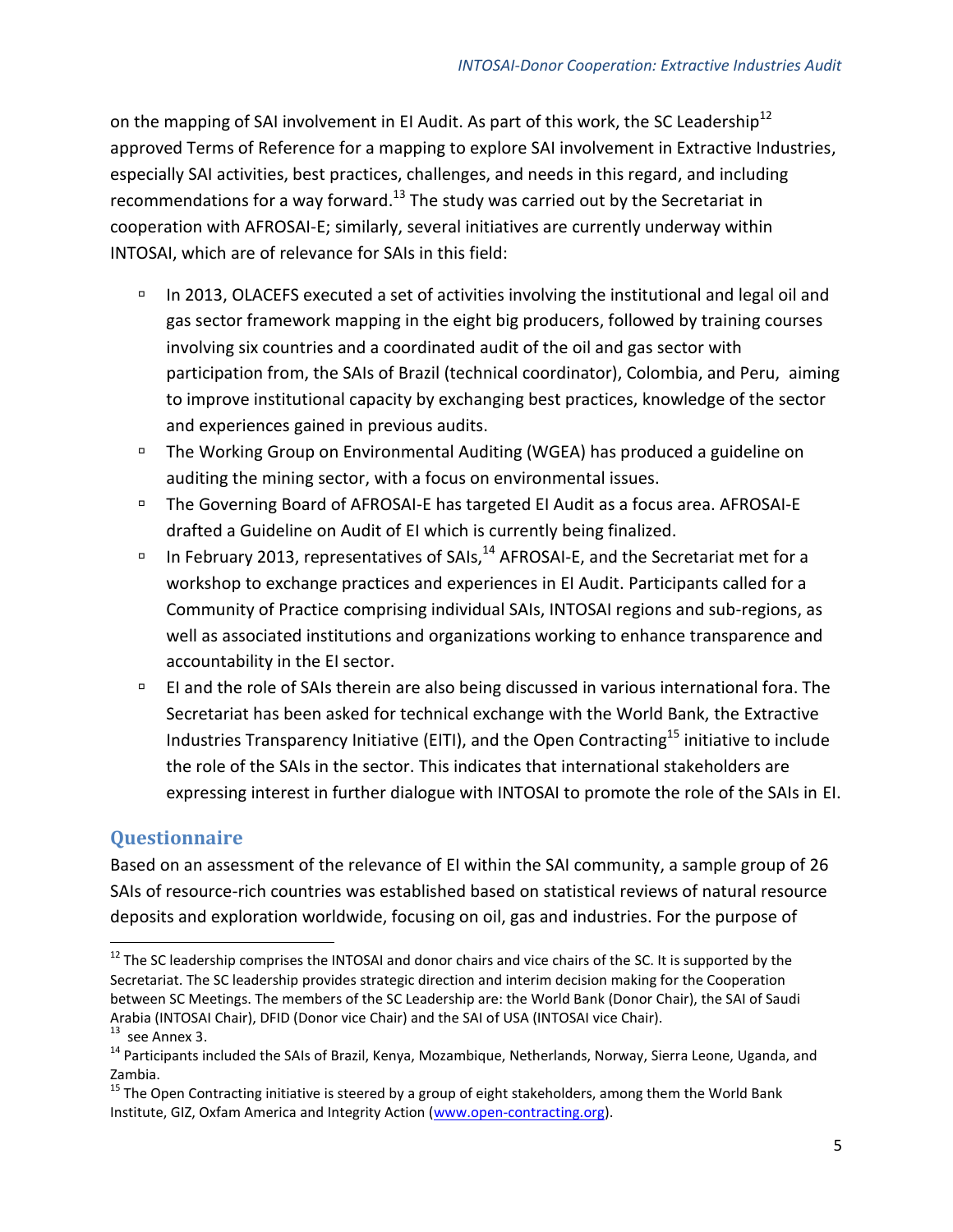6

*INTOSAI-Donor Cooperation: Extractive Industries Audit*

identifying possible challenges and needs of SAIs in auditing the extractives sector, the previous level of experience and exposure of the SAI to the topic was explicitly not considered a criterion for the sample. The 26 recipients of the questionnaire included:

11. Guinea-Conakry

10. Gabon

13. Iraq

12. Indonesia

14. Kazakhstan 15. Mauritania 16. Mongolia

- 1. Argentina
- 2. Azerbaijan
- 3. Brazil
- 4. Burkina Faso
- 5. Chile
- 6. China
- 7. Colombia

9. Ecuador

- 8. Congo, Democratic Republic of
	-
- 17. Mozambique 18. Nigeria
- 19. Saudi Arabia
- 20. Sierra Leone
- 21. Tunisia
- 22. Uganda
- 23. United Arab
	- Emirates
- 24. Venezuela
- 25. Yemen
- 26. Zambia

The Secretariat drafted a questionnaire and discussed it with participating SAIs at an EI workshop hosted by AFROSAI-E in February 2013. It was then sent to regional and sub-regional secretariats of INTOSAI, namely ASOSAI, ARABOSAI, AFROSAI-E and CREFIAF, and OLACEFS,

INTOSAI Regional Structure **ASOSAI AFROSAI-E CREFIAF EUROSAI CAROSAI ARABOSAI OLACEFS PASAI No Regiona Membership Not INTOSAI Member**

recognizing their role as multiplier and source of knowledge in their respective region, for distribution to the SAIs in the respective INTOSAIlanguages. The SAIs were asked about their practice in general, challenges they experienced, and the audits conducted in the three years from 2010 to 2012. Along with the analysis of the responses, the Secretariat consulted

civil society organizations and development partners working with EI issues.<sup>16</sup>

 $\overline{a}$ <sup>16</sup> Stakeholders included in the dialogue were the World Bank's Poverty Reduction and Economic Management Unit (PREM), the Norwegian Agency for Development (Norad), the German International Cooperation (GIZ), Integrity Action, and the World Bank Institute.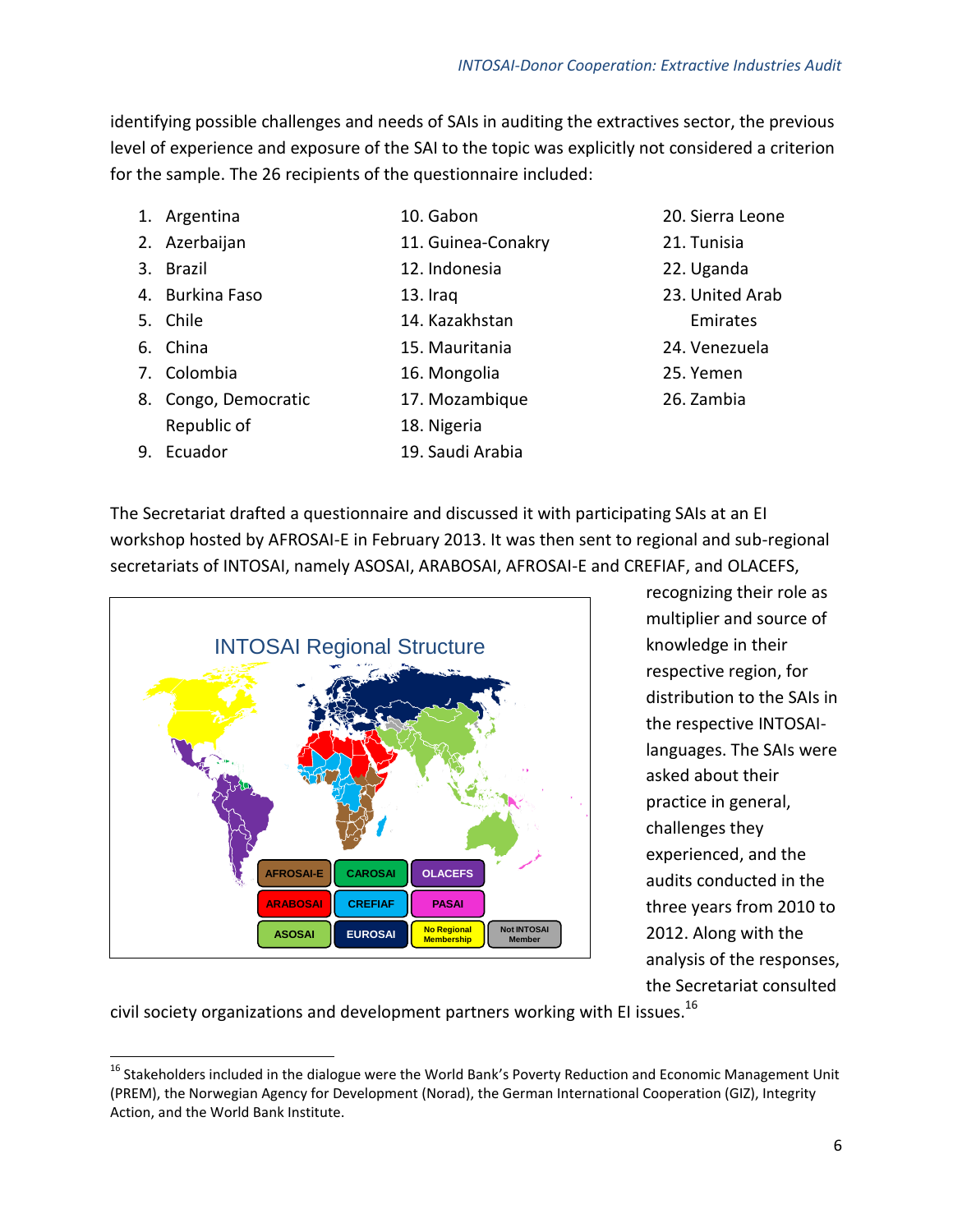#### <span id="page-9-0"></span>**Responses**

Seventeen SAIs responded to the questionnaire. Seven SAIs did not respond, and two were unable to complete the questionnaire for technical reasons or because their mandate does not include EI. Of all responding SAIs, sixteen allowed complete or partial disclosure of the information provided. Only one SAI expressed that none of the information provided could be published. This SAI's responses are therefore only included in the aggregate data, but not quoted individually.

Responding SAIs included SAIs from member countries of the Organization of Petroleum Exporting Countries (OPEC) such as Saudi-Arabia and Nigeria, who are leading suppliers of the world's oil consumption, but also of countries with far less income, such as DR Congo, Gabon and Tunisia. Of the seventeen SAIs who responded, some SAIs informed of EI revenue as 80% of total government revenue. Some SAIs were unable to provide this information, and generally speaking SAIs expressed considerable needs in better understanding and auditing the sector.

The following chapters present the analysis of the results from the questionnaires, followed by a discussion on the possible ways forward. References to the items of the questionnaire can be found in parentheses, i.e. (item 6).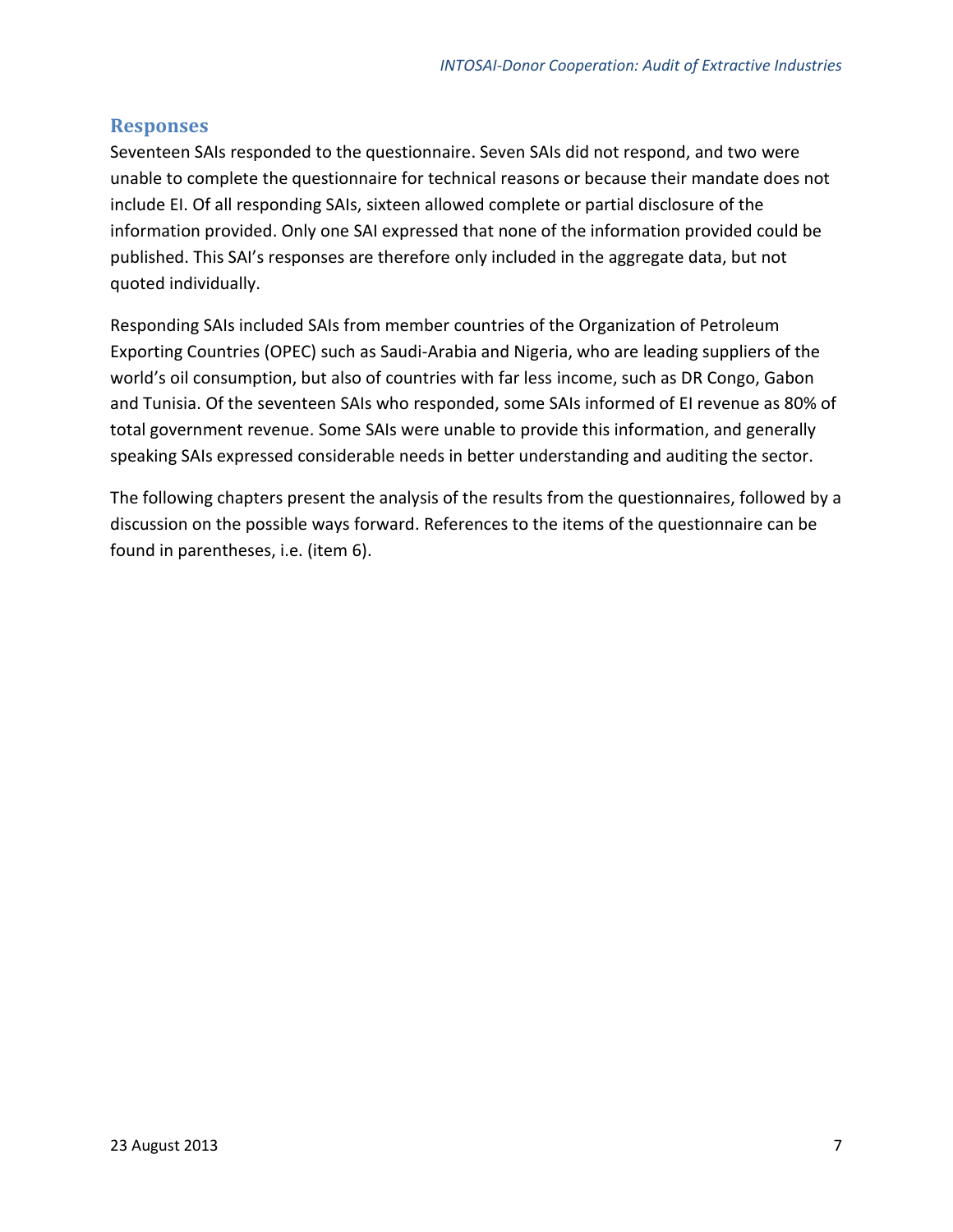## <span id="page-10-0"></span>**3. Presentations of findings: Experience, challenges and best practices in Extractive Industries Audit**

#### <span id="page-10-1"></span>**Governance of Extractive Industries and SAI mandate**

Various types of regulations govern the sector worldwide, depending on national frameworks. While in some countries, Production Sharing Contracts or Agreements are signed, other national governance structures of natural resource exploration are based on auctioned licenses or concessions. In Colombia, a model concession contract was drafted for the oil and gas industry, where payments to government are mainly royalties and taxes. The contract states: "Private operators are in charge of the process, but certain regulations are in place to govern technical, environmental, social and fiscal matters that contract awardees must comply with. Provision is made for the various payments to the government under contracts" (item 3). While having a model contract may help avoiding certain contractual loopholes, SAI Colombia does not have the mandate to audit draft contracts and can only audit on an ex-post basis. SAI Zambia on the other hand reported not being mandated at all to audit regulations governing the extractives sector.

The strength of governance arrangements of the extractives sector varies considerably from country to country. Sixteen SAIs answered the question on the SAIs' mandate to audit the regulations that govern the extractives industries (item 3). Many responding SAIs regard audit of licenses and contracts as well as environmental audit as part of their responsibility. Nine of the SAIs mandated to audit EI specifically mentioned auditing of contracts as part of their mandate. These responses could be somewhat influenced by the example provided in the questionnaires, but it still indicates that this is an aspect of the SAIs' focus.

Five court model SAIs<sup>17</sup> reported on their possibility to audit "performance of contracts". Four respondents indicated that they *cannot* audit draft contracts, while SAI Brazil was the only court model SAI responding to the survey that *can* audit draft contracts: Before a bidding round, the National Petroleum Agency sends the draft contracts for the SAI's appraisal.

The figures below illustrate that most SAIs replied that government's EI liabilities, i.e. on decommissioned sites, are neither disclosed nor audited (item 4). However, Burkina Faso reported that Mining Closure Bonds are now embedded in every Mining Agreement which is enforced by the Environmental Protection Agency. This is a contrast to the past when they were not audited because of the non-disclosure of this information.

 $\overline{a}$ 

<sup>&</sup>lt;sup>17</sup>The five court model SAIs included respondents both from CREFIAF and OLACEFS.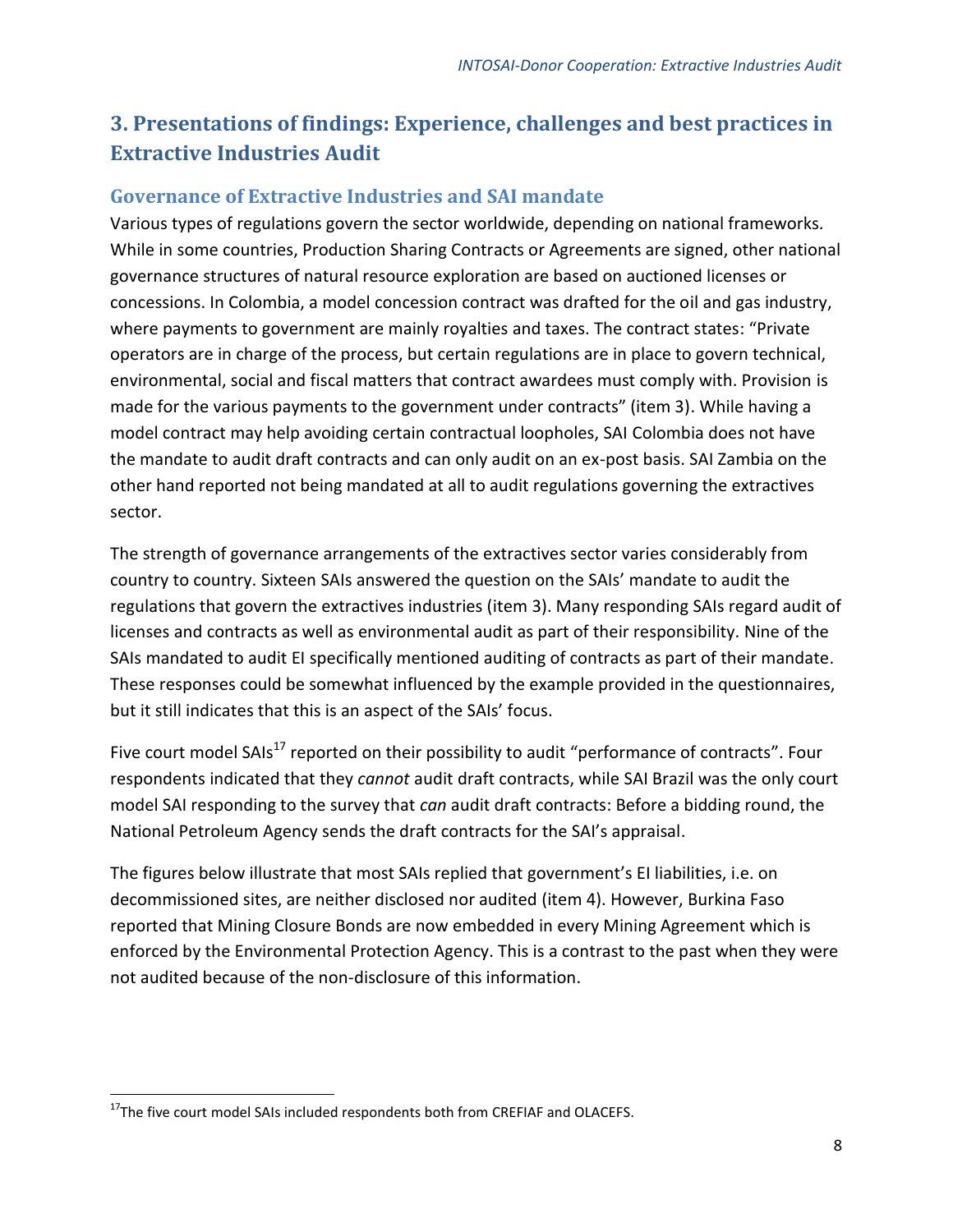

Responses from CREFIAF showed that the SAIs' mandates are limited. While the CREFIAF member of Guinea-Conakry reported having no mandate at all "for [auditing] mining companies", the SAI of Burkina Faso answered it could only audit regulations of the EI sector "at the government's request" (item 3). Other CREFIAF members stated that their mandate is limited to audit compliance with existing contracts. SAI DR Congo stated that while it "has no control over the draft agreements, [.] all signed agreements have to be disclosed to the SAI within one month of their signature" (item 3). Some SAIs within OLACEFS explicitly mention that their mandate covers performance of contracts. For example SAI Brazil's mandate includes "examining the accuracy and consistency of economic-financial and environmental studies, cash flows from projects, and bidding conditions for contracts" (item 3). This mandate goes as far as to allow the SAI an appraisal of draft contracts. SAI Brazil supervises all the bidding rounds to award concession contracts and Product Sharing Contracts, before and after the contracts are signed.

In Indonesia, the SAI is involved in early stages of contracting and is mandated "to give some recommendation regarding the weakness of the contract in order to improve the fairness and clarity of the contract" (item 3). It is not clear, however, whether the SAI is involved *before* or only *after* the contract is signed. SAI Indonesia also reported that it provides assurance "on the stated Indonesian Government's share" and audits revenue, royalties and compliance of companies" (both quotes item 3).

#### <span id="page-11-0"></span>**Current practices**

The reported experience in EI Audit varies widely. While some SAIs have a strong track record of auditing aspects of EI, others have not yet executed an EI Audit. SAI DR Congo is the only SAI in the population stating that they have never executed any audit in this field. The SAIs of Gabon and Burkina Faso did not provide a response to these items six and seven.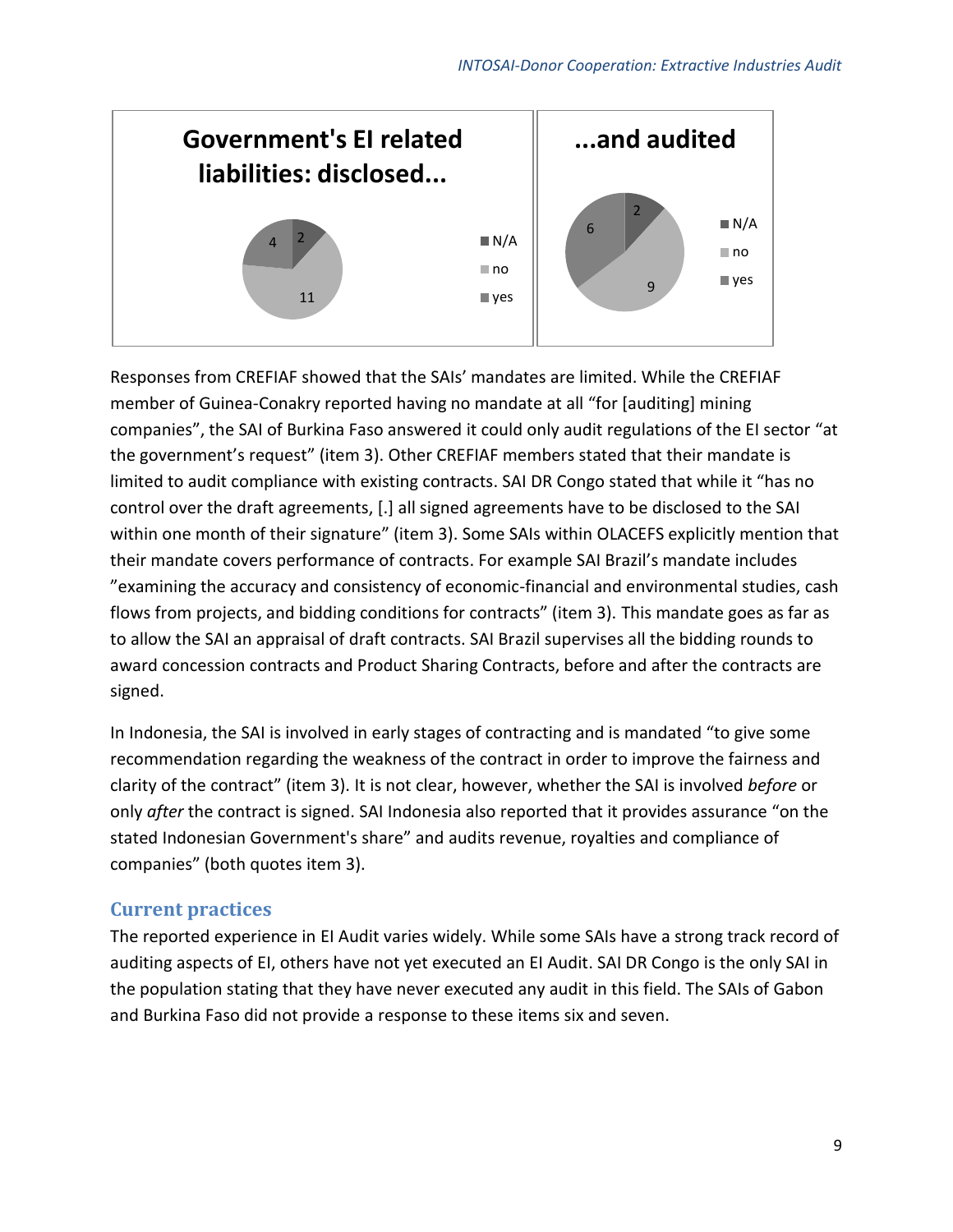

The above table shows the SAIs' experience from the different audit types within the EI during the last three years (2010-2012). Eleven of the 17 SAIs that responded have experience conducting financial audits in EI during the last three years, whereas only five had conducted performance audits within the sector during this period of time. The five SAIs that reported that they have not conducted EI related financial audits during the last three years were Burkina Faso, DR Congo, Gabon, Mongolia and Tunisia. The SAIs of Brazil, Indonesia, and Saudi Arabia reported EI related experience in all of the three main types of audit. Seven of the SAIs responded that they have executed an audit by a "specialized unit" in the sector during the last three years.



The below table shows auditing by natural resource, and indicates that most respondent SAIs have audit experience in mining, followed by oil and gas.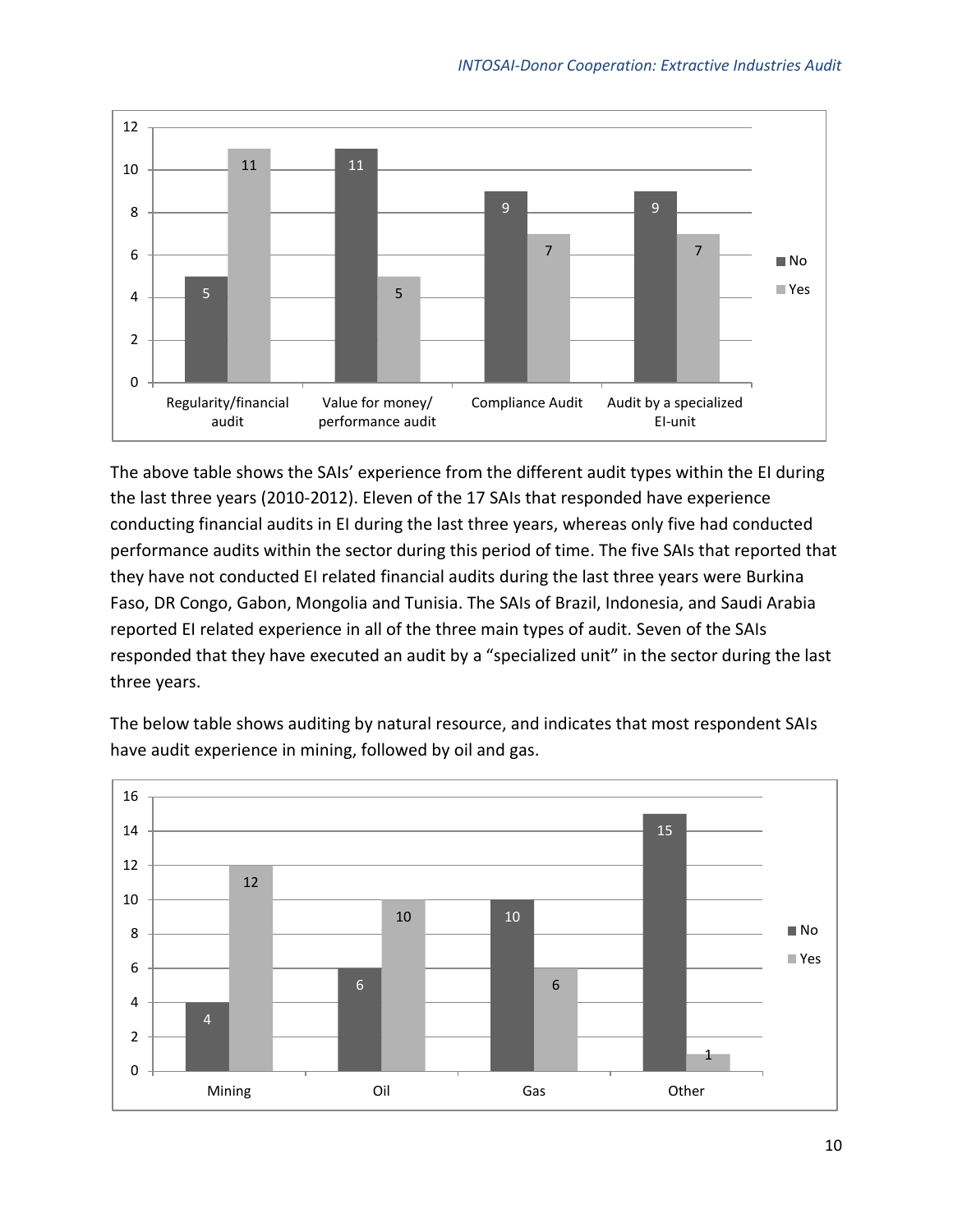CREFIAF responding members reported limited experience in EI Audit. Only two SAIs have engaged in an EI audit, reporting two audits each within the last three years. However, all CREFIAF respondents expressed great interest and need for (further) capacity development in this field. SAI Mauritania reported the execution of financial and compliance audits in 2010 and 2012 and a performance audit in 2012. Some CREFIAF members struggled to compile basic information, i.e. on the size of the sector's revenue. One major constraint for francophone African SAIs' ability to assess the sector itself and their capacity needs in this field, seems to be limitations in their mandate. SAI Burkina Faso recognizes potential challenges in terms of the mandate, and plans to "check the scope of powers of the Court regard [ing] Extractive Industries" (item 19) and initiate an EI study.

OLACEFS members indicate more extensive experience in auditing the oil, gas and/or mining sector. All four responding OLACEFS SAIs have executed EI Audits during the last three years, which seem to mainly be focused on financial and compliance audits. A common approach seems to be to audit contracts between government or public agencies and EI companies. All four SAIs have executed audits by a specialized unit for EI. Environmental audit, performance audit, and audit of oil prices were topics covered by several SAIs in OLACEFS, for example the "Audit of the Assessment of Oil Derivative Prices" in 2012 by SAI Chile (item 9).

ARABOSAI and ASOSAI members responding to the questionnaire also recorded previous experience in auditing the extractives sector, with responses from ARABOSAI showing substantial contrast in the level of experience within ARABOSAI.

#### <span id="page-13-0"></span>**Core areas of Extractive Industries Audit**

The analysis demonstrates that many SAIs define "core thematic areas of EI audit" (SAI Sierra Leone, item 9). As a general rule, these include the audit of revenue collection, of Central Bank account activity, and of payrolls, fixed assets and disbursements of public entities. EI Audit opens up possibilities for links to other audit disciplines and topics. While the collection, i.e. calculation and payment, of revenue generated from the extractive sector should be part of a minimum standard to audit the extractives sector, the question *how* these revenues are spent would be the topic of a different audit, not one that should be included as EI Audit. SAIs should be able to review the process of revenue collection and distribution in order to verify that the amounts collected are correct and distributed in accordance to the legal framework. After this point, auditing the revenue management can be done by auditors specialized in revenue audit, as this audit does not require specific EI sector knowledge.

Public entities in this sense may include not only public sector bodies, but also companies with public involvement, i.e. Public-Private Partnerships or public investment in private companies. For example, SAI Nigeria reported an annual "audit of federation account and revenue inflows/expenditure outflows in respect of oil and gas operations" since 2007 (item 9). Many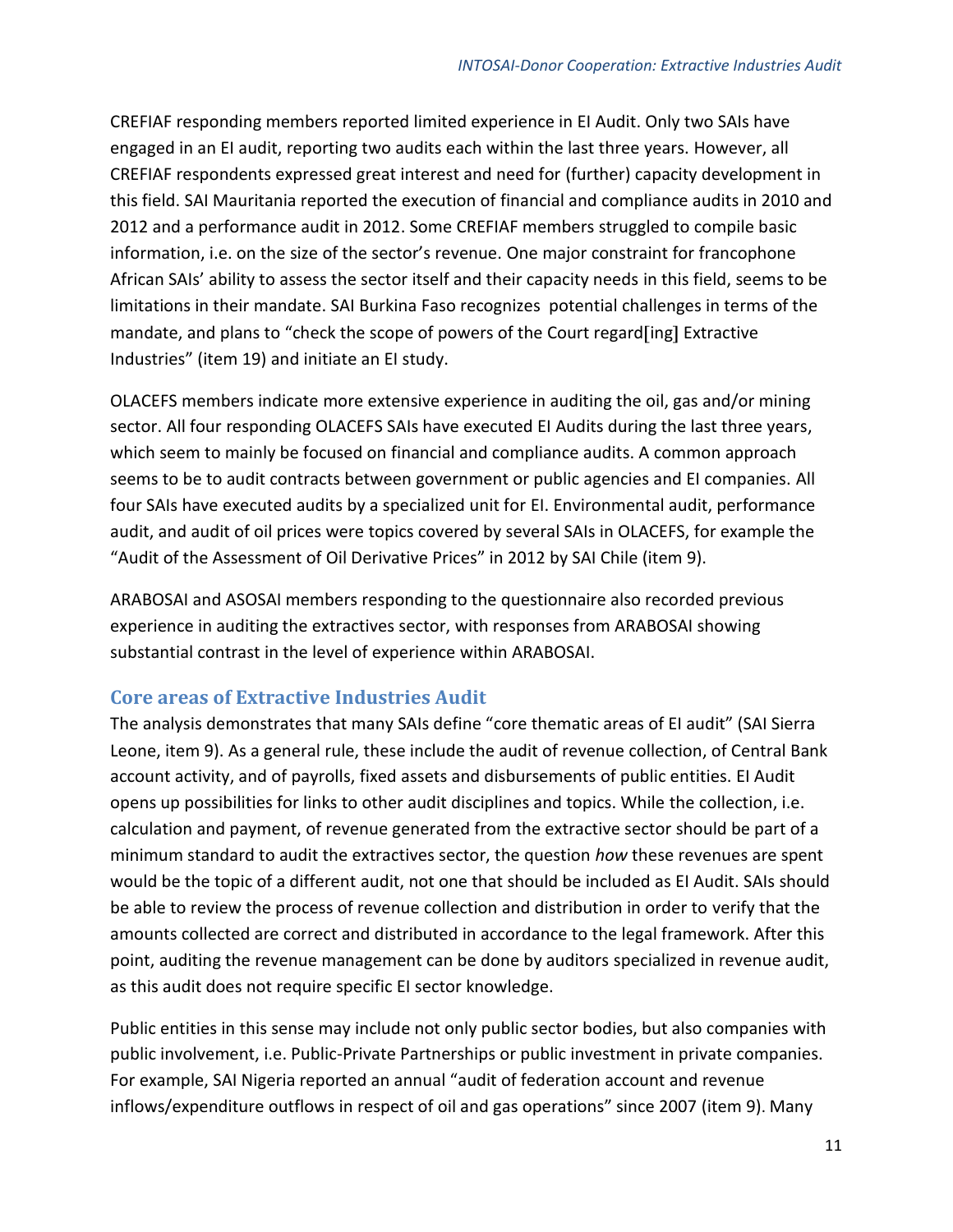responses suggest that SAIs should at least audit these aspects of EI, even if they do not have a specific mandate for auditing the sector.

Contracts in the extractives sector are a common audit subject by SAIs and a subject that SAIs would like to audit more closely, if they do not possess the mandate or the capacity to do so already. Because contract arrangements are of crucial importance for the role of government and thus the scope of public sector audit in the sector, most responding SAIs described the challenge of not being mandated to audit the draft document early on in the process while contract negotiations are ongoing. Instead, they receive the contract upon signing. SAIs in CREFIAF stated that they can only audit compliance of actions with the signed contract ("performance of contracts", item 3), but cannot be consulted with regards to draft contracts.

#### <span id="page-14-0"></span>**Prerequisites of successful Extractive Industries Audit**

Responding SAIs indicated that best practices regarding audit of EI are based on in-depth knowledge and understanding of the field, and all SAIs identified challenges in understanding the sector.

SAI Saudi Arabia responded that audit of EI requires a specific methodology with regard to both planning and implementation (item 13). Given their relatively long history of EI audit, SAI Saudi Arabia stated that "it helps to develop skills and expertise in the EI field" (item 13). SAI Brazil reported that specific technical and human capabilities are required prerequisite for conducting audits in the sector. SAIs in OLACEFS underline that knowledge-sharing and learning about the sector and the role of the agencies are best practices in audit of EI. SAI Chile reported that "the implementation of audits in the extractives industries sector not only requires knowledge about audit procedures and tests, it also requires that the designated team should acquire expertise concerning the activity subject to audit as well as the legal regulations under which contracts are executed" (item 13).

Apart from knowledge of the highly technical subject matter, the respondents recognized effective stakeholder management as a success factor. The questionnaire asked SAIs to report on their relations and communication with stakeholders. One question asked specifically about the relations with the legislative body, whether audit findings are disclosed to the public, forwarded to parliament, and discussed in parliament. Another asked about dialogue with other stakeholders regarding accountability and transparency of the extractives sector, including the national EITI office (if applicable), Transparency International, and the national Anti-Corruption body. SAI Zambia noted dialogue with the national EITI and listed the EITI reconciliation report for the year ended 2008 as an audit product. SAI Sierra Leone "is a key stakeholder in the EITI reconciliation and validation process" (item 14). At the same time SAI Sierra Leone informed of a "lack of effective communication among other key stakeholders such as its National Revenue Authority, Ministry of Mines and Mineral Resources, and Local Authority" (item 15). In general,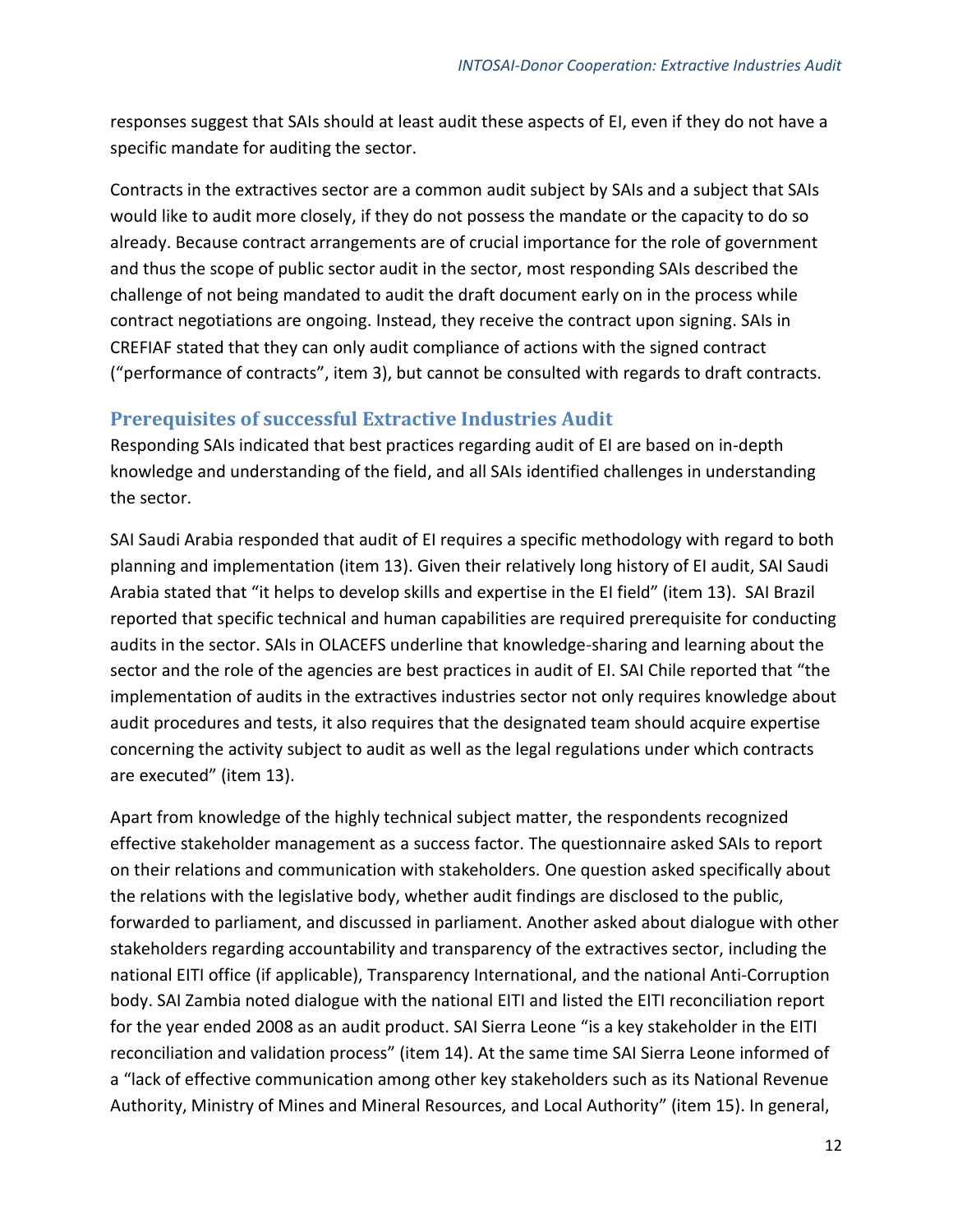stakeholder relations with regard to EI Audit could be a topic for further analysis, particularly focusing on the relations between the SAI and the respective legislative body, but also on (possible) interactions between civil society stakeholders and the SAI.

Except for communication with anti-corruption agencies, the responding SAIs indicated that limited direct communication with external stakeholders, where regular dialogue was reported from six SAIs, two OLACEFS members, two ASOSAI members, and one AFROSAI-E and CREFIAF member, respectively. The national EITI office was listed as a dialogue partner by the SAIs of DR Congo, Indonesia, Mauritania, Mongolia, Nigeria, Sierra Leone and Zambia.<sup>18</sup> Certain respondent SAIs listed the Police, highlighted the Experts Commission of the Cabinet and the Supreme Economic Council, OLACEFS, and various departments of the Ministry of Finance as other stakeholders.

#### <span id="page-15-0"></span>**Audit findings**

 $\overline{a}$ 

The responses to the questionnaire also illustrated the extent to which SAIs are able to report impact of audit findings. Eleven of the 17 responses listed and explained several findings and impacts. SAI Sierra Leone found "that the contracts are mostly geared towards financial reward rather than social or community benefits" (item 13). The State General Inspectorate of Guinea-Conakry found evidence in its audits that mining companies undervalued the royalties and taxes they were supposed to pay (item 14). SAI Indonesia calls for a "regulatory body in the EI sector [.] to establish the regulation in oil and gas subsidy comprehensively" (item 14).

#### **Impact of Extractive Industries audit. An example from SAI Brazil:**

SAI Brazil reported that their audits have contributed to "improvement of concession bidding processes, particularly as it regards the inducement of improvements in the economic-financial viability analyses on which concession processes are based. Increased transparency in the information about the activities carried out by the competent agencies and entities, particularly those relating to the calculation and collection of government revenues connected with these activities. After conducting sequential audits of works carried out by Petrobras (*the country's significant oil producer and distributor; authors' note*), improvements in the structure of agencies, intensified and improved communication among governmental agencies and Petrobras method for estimation of project cost improvements have been achieved in terms of the company's methodology for the estimation of project costs."

 $18$  It should be noted that not all countries of the SAIs participating in this study are EITI countries. An up-to-date list of countries can be found on [www.eiti.org.](http://www.eiti.org/)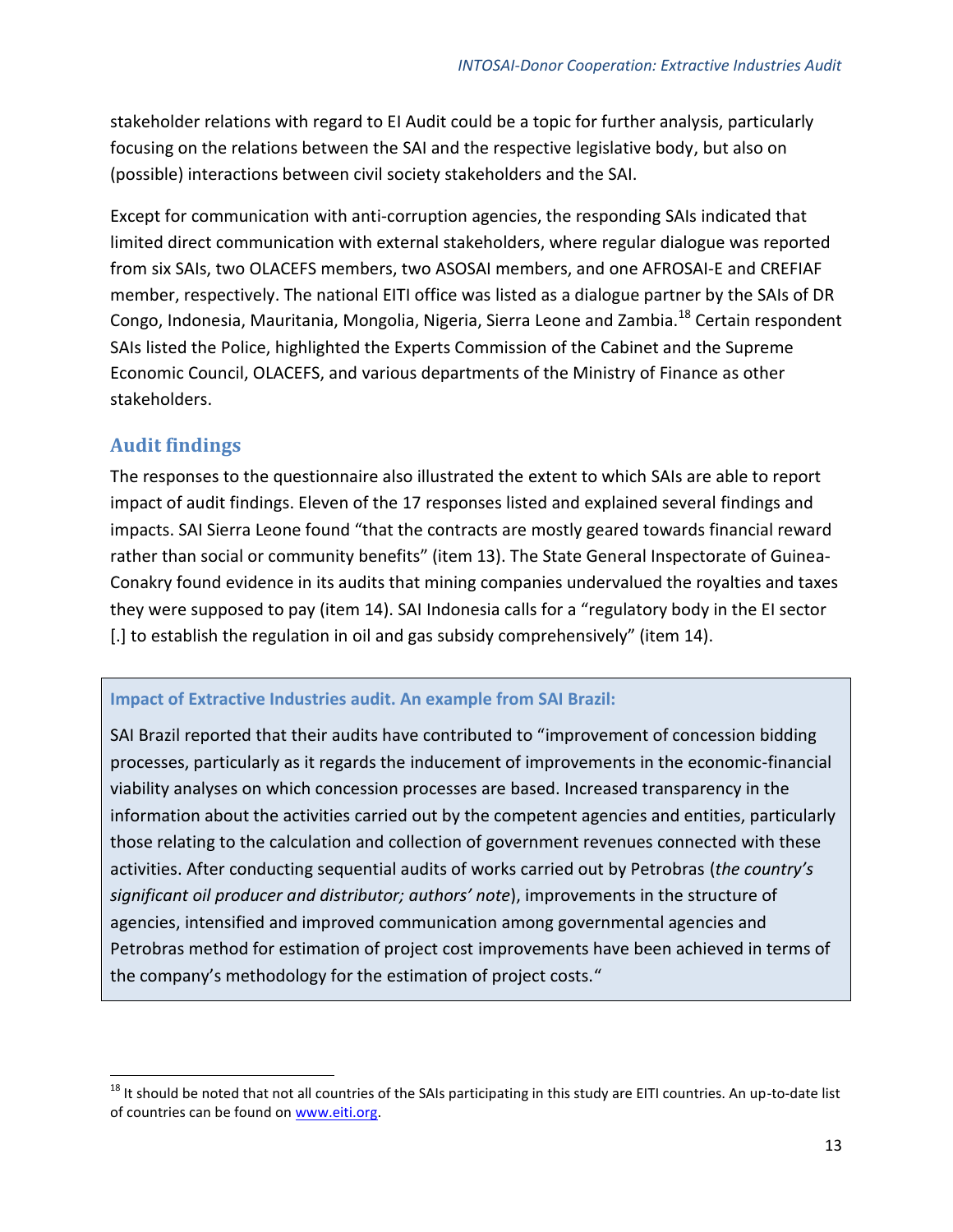#### <span id="page-16-0"></span>**Challenges**

All responding SAIs recognized the technical complexity of the sector as a challenge. They reported that their understanding of the sector could be improved but also acknowledged gaps in the capacity within their institutions to do so. Even SAIs with considerable experience of EI Audit, namely SAI Brazil, Indonesia and Saudi Arabia, expressed challenges in training and retaining specialized staff with the appropriate knowledge about the EI business process. SAI Chile noted challenges "to understand [ing] the way contracts are negotiated, the regulations governing them and the technical variables involved in this type of transaction". Complex legislation and overall technical aspects are also pointed out as challenges by other SAIs (i.e. SAI Indonesia, SAI Mongolia, SAI Brazil and SAI Colombia).

Additional challenges noted include being granted access to information, availability of information (i.e. quality and quantity of auditable records) and confidentiality. For example, SAI Nigeria reported difficulties in obtaining relevant documents and information from operators in Extractive Industries (item 15). SAI Sierra Leone noted the non-availability of records and the inadequate monitoring of mining revenue.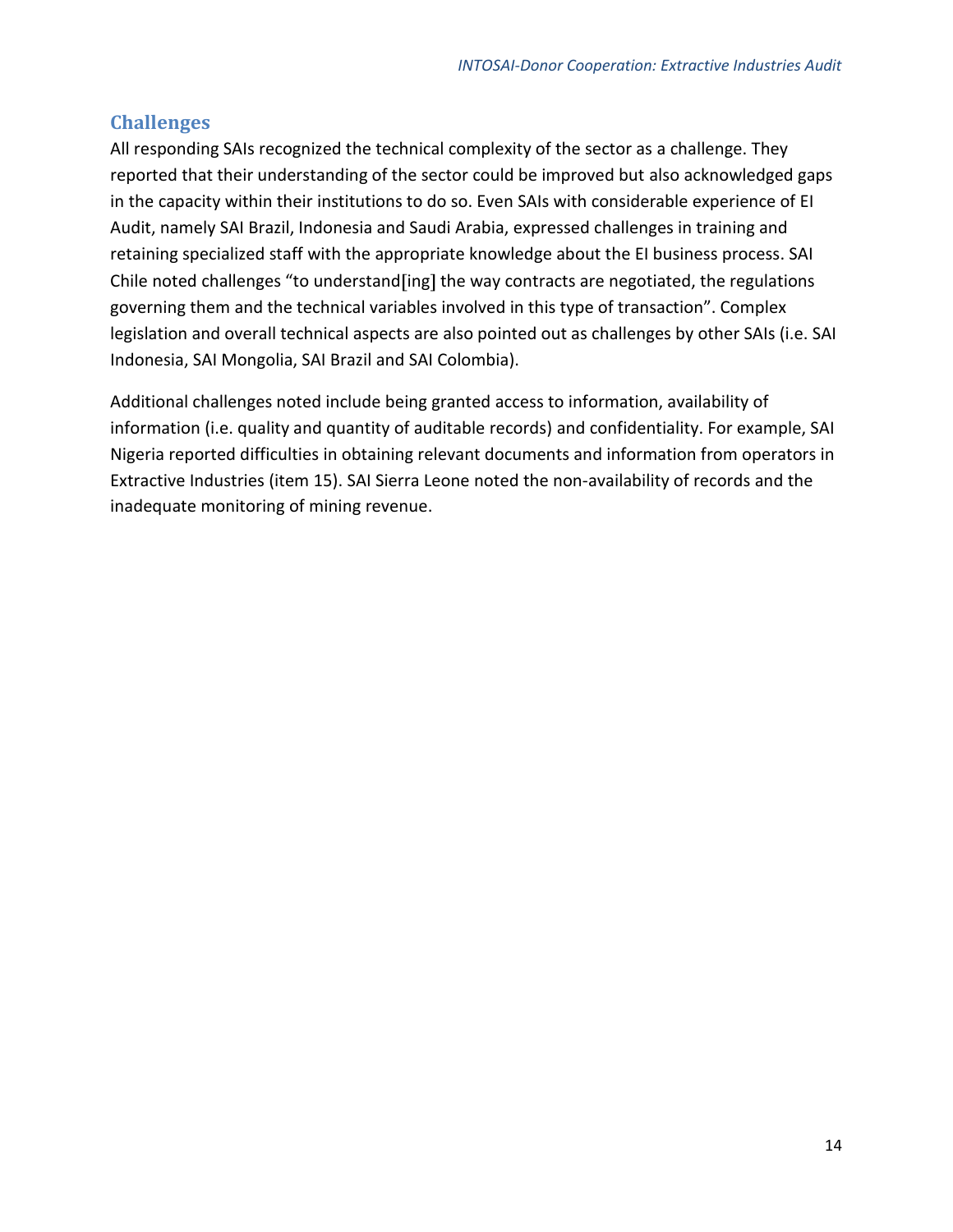#### <span id="page-17-0"></span>**4. Expressed needs**

Most SAIs share the notion that there is need for increased sharing of knowledge and experience between SAIs, as well as – in some cases – between SAIs and international private audit firms. All SAIs expressed the need to acquire more knowledge about the sector, and not specifically related to audit types, but practical training and hiring expertise from the sector.

Responses from all SAIs show a need for knowledge and capacity development in

- 1. All audit disciplines financial, compliance and performance audit;
- 2. General questions about the governance and setup of the sector, its legal framework, and contracts and agreements;
- 3. Technical issues, i.e. the complexity of tax systems and royalties, valuating natural resources, assessing environmental risks.

The demand for capacity development in the above mentioned areas is substantial. All SAIs expressed interest in sharing knowledge and experience, with a large number of SAIs specifically expressing the need for capacity development support. Some SAIs also expressed a need for equipment to enable them to execute their audit mandate, such as hardware and audit software.

#### <span id="page-17-1"></span>**Capacity development needs**

The capacity development needs expressed are diverse. In addition to knowledge sharing among peers, there is a demand for training on various topics, to effectively apply audit disciplines and techniques in this sector.

Besides general training in the EI sector, the vast majority of SAIs expressed detailed requests for capacity development support, noting the following areas:

• transparency,

 $\overline{a}$ 

- implementation of policies,
- revenue generation of the mining sector,
- $\bullet$  oil exploration, development and production in the oil value chain,
- assessment, collection and accounting for mining revenue, and
- domestication of guidelines on EI audit; particularly for the oil and gas sector.<sup>19</sup>

Some SAIs indicated that their lack of experience in and knowledge of this field makes it difficult to identify concrete areas that need strengthening.

<sup>&</sup>lt;sup>19</sup> While transfer pricing is currently high on the agenda of development agencies, there was no large response from SAIs indicating that this topic would be of direct interest at this stage.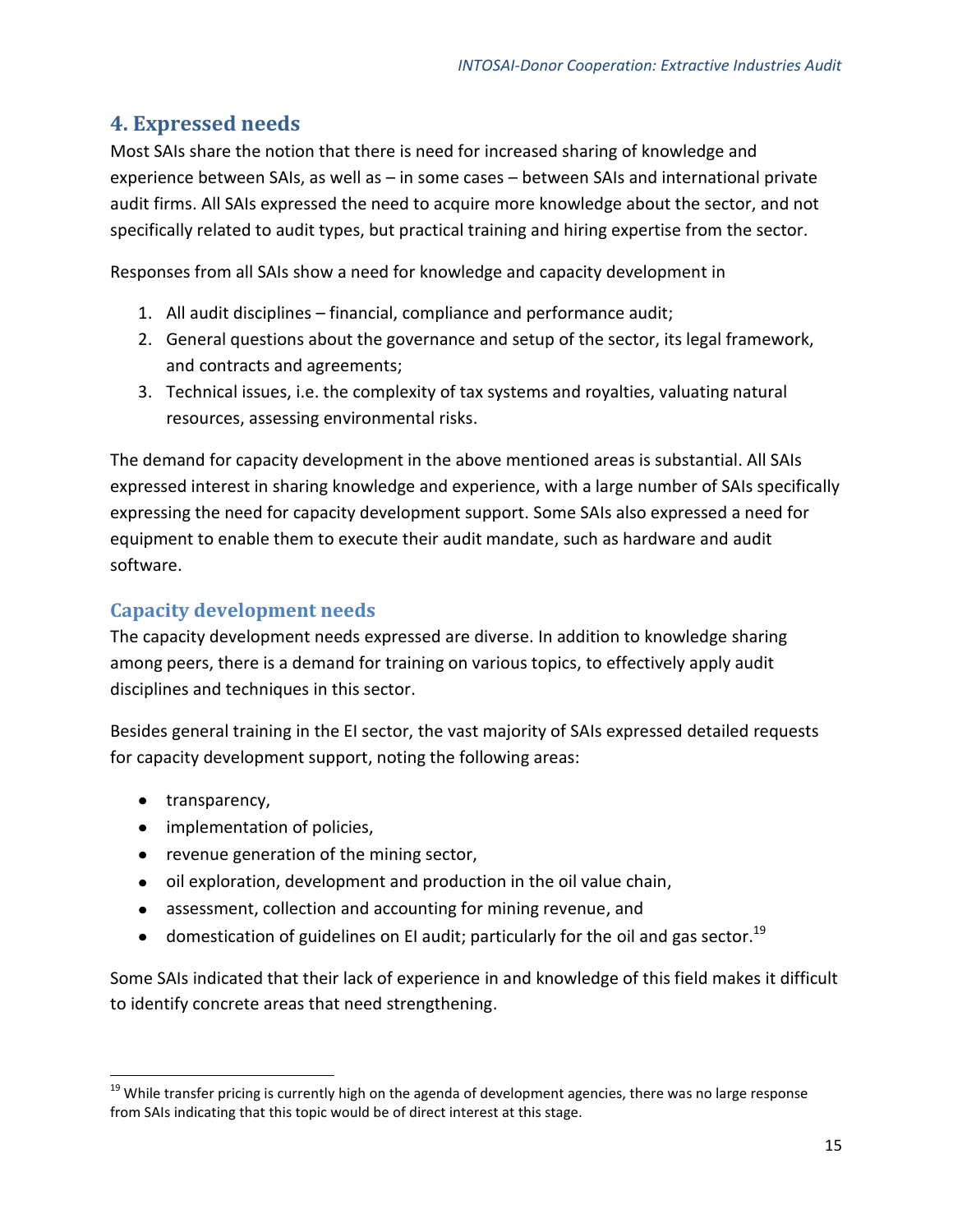Aligning the expressed needs to the three audit disciplines – financial, compliance and performance audit – the responses show a fairly even spread over all three disciplines. Some direct responses are indicated in the chart below:<sup>20</sup>

#### **Expressed Needs by Audit Discipline**

 $\overline{a}$ 



<sup>&</sup>lt;sup>20</sup> Responses for the first column include both Financial and Regularity Audit (the latter comprising aspects of financial and compliance audit), because the nature of the responding SAI's audit of financial statements could not always be identified (i.e. whether or not compliant with ISSAI 200 or following a different approach to audit financial statements). Audits of compliance and performance were grouped separately.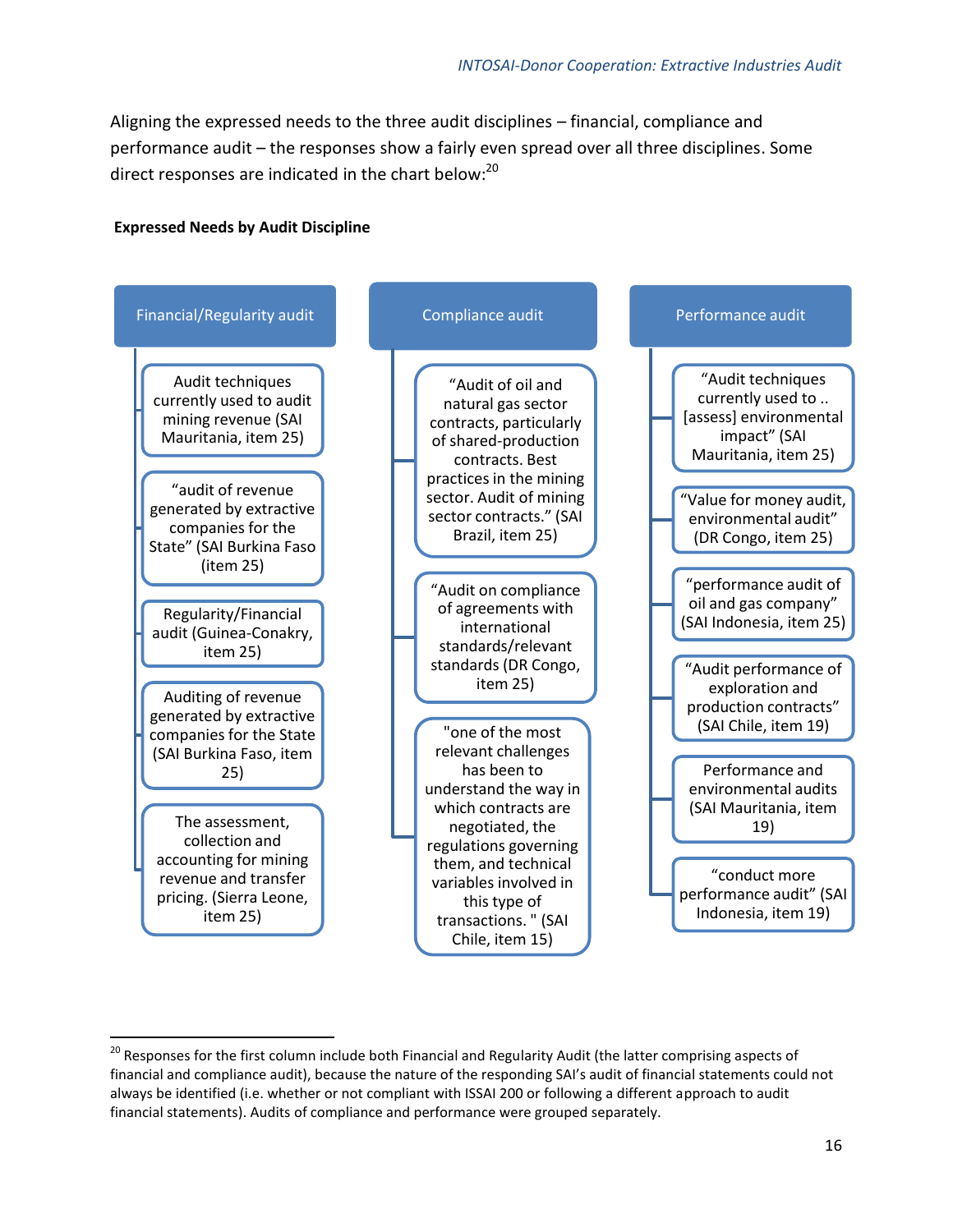All responding SAIs expressed a demand for increased sector knowledge, and most SAIs directly linked this to a need for external knowledge and support, recognizing the cost of acquiring the requisite assistance. 16 of 17 responding SAIs explicitly call for a capacity development program by expressing a demand for training to address their needs in the audit of EI. Four SAIs suggest peer-to-peer support in response to the question on external support. This includes learning "from best practices of other ASOSAI members and INTOSAI regions and exchange experiences with them" (SAI Indonesia, item 18). Almost all of the 17 responding SAIs also expressed an interest in being involved in future exchange of information and knowledge sharing, and some mentioned their willingness to share their EI Audit experiences.

#### <span id="page-19-0"></span>**Ongoing support**

While demand for external knowledge and support for capacity development is substantial, only a few of the SAIs reported that they currently receive support to strengthen their capacity and improve performance in EI Audit. There is little evidence in the responses of future support in the pipeline regarding EI audits. Two OLACEFS members, SAI Columbia and SAI Brazil will receive support to strengthen the capacities regarding hydrocarbon audits. Within AFROSAI-E, Sierra Leone reported a proposal for building capacity regarding EI audit, which is currently being discussed with the United Kingdom's Department for international Development (DFID). SAI Mauritania is currently supported by German International Cooperation (GIZ) in leveraging synergies between public sector audit and the national EITI agenda; similar support is provided in Mozambique.

Even experienced SAIs such as the Brazil and Saudi-Arabia express an interest in exchanging knowledge and learning in this field. The responding SAIs in virtually all regions expressed interest in, and the need for, capacity development programs that would allow them to understand and audit the extractives sector better. This could enable some SAIs to perform an audit related to EI for the first time ever.

#### <span id="page-19-1"></span>**5. Way Forward**

#### <span id="page-19-2"></span>**5.1 Possible future INTOSAI initiatives: a proposal**

Strengthening capacity in the area of EI audit appears to be an increasing priority for developing country SAIs. EI is the topic of many international discussions, involving various stakeholders, and while the discussions include transparency and accountability, the role of SAIs could be more adequately reflected.

From the survey there seems to be a demand for more guidance on what a good governance structure of the sector could look like and knowledge sharing for effective audit practices. This knowledge sharing would be most helpful if it included government revenue from natural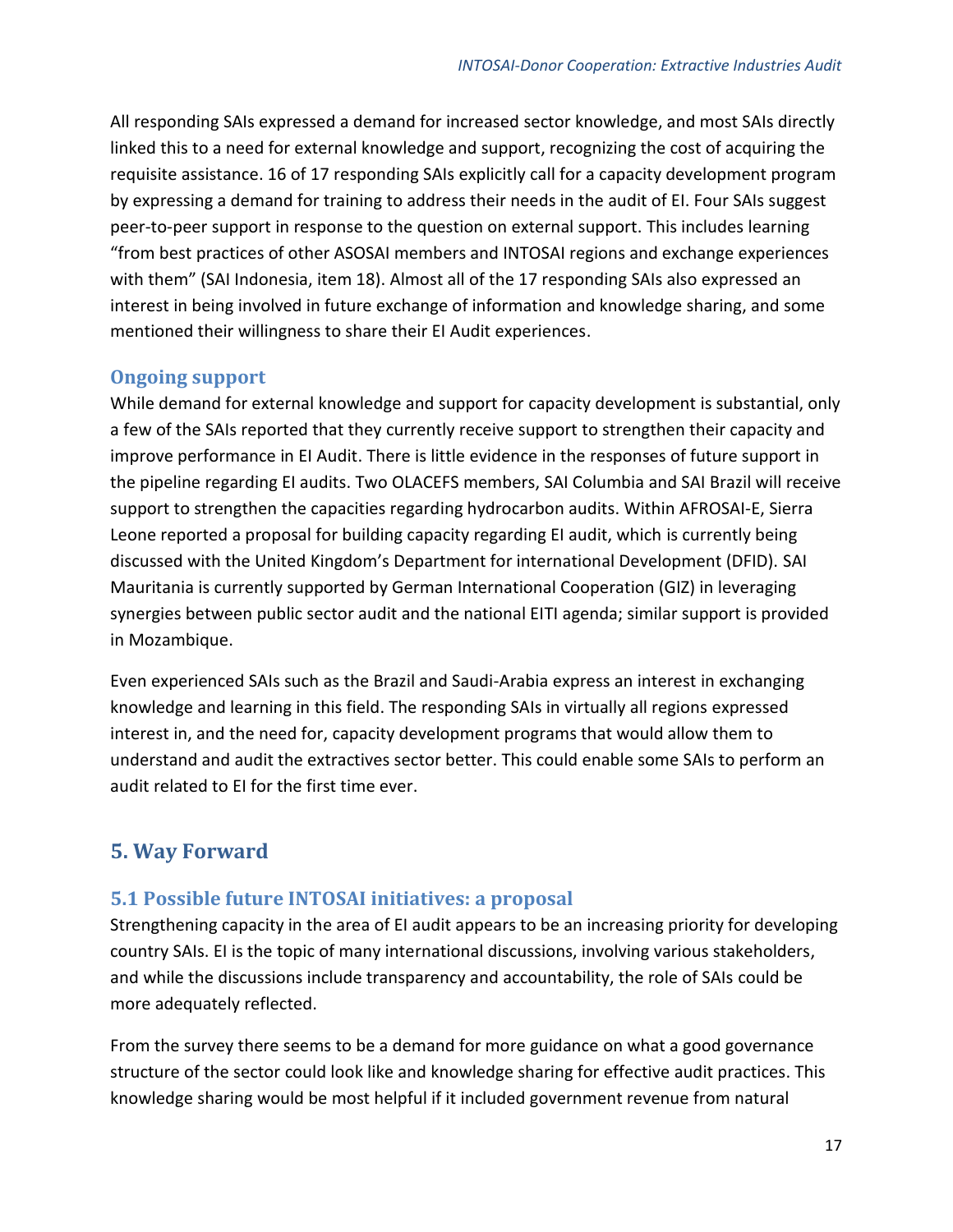resource extraction, and governments' monitoring and oversight functions, among other issues. Guidance could also be provided for better understanding the legal framework of EI, including the contracts and agreements that form the basis of resource exploration, and for better understanding (state-owned) production companies. A few SAIs also expressed the need for specific guidelines for EI audit (SAI Nigeria and Indonesia).

While the initial mapping study was conducted by the Secretariat as mandated by the INTOSAI-Donor Cooperation, any substantial future work on this topic should be taken up and developed further under established INTOSAI structures, and not by the Secretariat.

Based on responses from the questionnaire, the following possible approaches are emerging:

- 1. A capacity development program targeting SAIs involved in EI Audit;
- 2. A knowledge sharing platform for SAIs and possibly other relevant stakeholders; and
- 3. An institutional anchor for this topic within INTOSAI, which could also conduct outreach activities.

#### <span id="page-20-0"></span>**Capacity development program for Extractive Industries Audit**

A capacity development program tailored to SAIs auditing EI would entail strengthening technical and legal knowledge of different aspects, but also developing strategic partnerships between the INTOSAI regions and institutions involved in strengthening governance in the extractives field, such as EITI, and developing guides and training material as well as training for SAIs. Such a capacity development program could also establish a link to a knowledge sharing network of audit staff involved in auditing extractives. Some ideas and possible functions of such a network or Community of Practice are outlined below.

One major challenge of such a program would be handling the differences in national legal aspects of the governance of the sector. Variations in legal framework and basic legal documents can be substantial and need to be considered when addressing the need for capacity development of SAIs. While understanding technical basics of EI and their relevance for public sector auditing may not pose many difficulties, accommodating different legal frameworks may prove to be very challenging. Any capacity development program would therefore need to mitigate the risks of diverse legal environments.

#### <span id="page-20-1"></span>**Knowledge sharing network**

During discussions on EI Audit in February 2013 hosted by AFROSAI-E, SAIs commenting on the draft questionnaire called for more exchange of ideas and experiences, for example through a network or Community of Practice. The results of this mapping study could, in the long-term, be used to inform such a platform for knowledge sharing by i.e. providing case study examples, depending on how this issue is taken forward.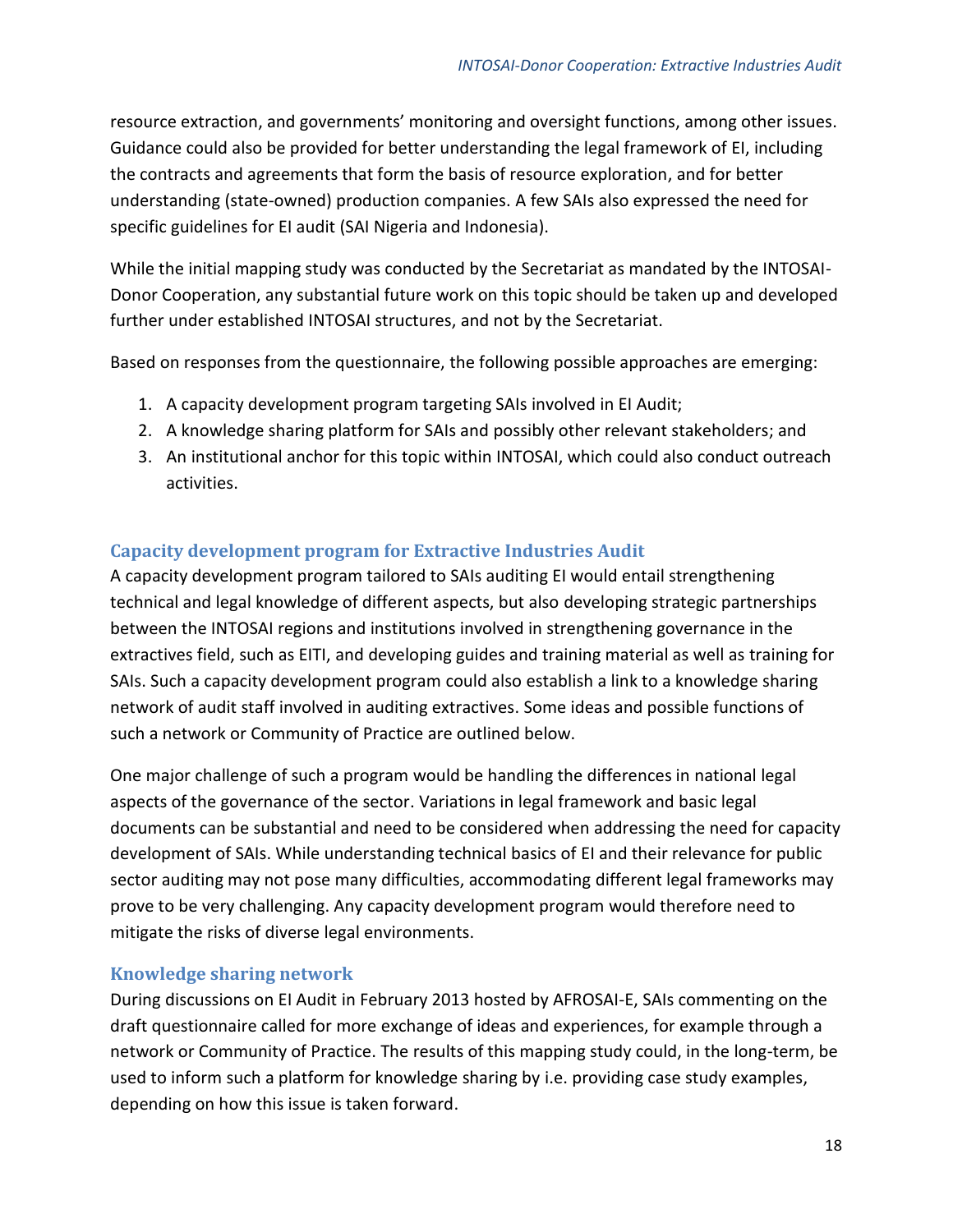The structure and function of a Community of Practice would need further refinement. Listed below are a few possible functions that could be exercised by a community, on behalf of, and in service to, its members with a minimal of administrative resources, a community could take the following functions:<sup>21</sup>

**Exchange and networking**: Managing a simple email list and website, and acting as a one-stop contact point for individuals and organizations working on EI audit and wishing to connect with other colleagues. Hosting debate forums and online working groups on selected topics.

**Consolidation of best practice**: Compiling, categorizing and translating key data, information, tools and materials pertaining to EI audit and making this widely available through open web posting and data bases.

**Training, research and development**: Developing and promoting new and existing training materials and guidelines; proposing and facilitating inter-agency development of key products; and commissioning research and evaluations.

**Outreach:** Strategic liaison and partnering with actors central to achieving the CoP mission, be they Government, revenue authorities, companies, development partners or civil society actors.

#### <span id="page-21-0"></span>**Anchoring the topic within INTOSAI**

 $\overline{a}$ 

EI Audit is an emerging field for SAIs. The relevance of the topic is evident in the responses to this mapping study. Further discussions could include how to internationally promote and define the role of SAIs as custodians of public involvement in EI and INTOSAI's involvement strategies on this topic.

In addition to a potential Community of Practice and capacity development program, it could prove valuable to have an institutional anchor for EI Audit within INTOSAI. This structure could be mandated to provide oversight over a possible Community of Practice and to further promote and maintain the community. Establishing an INTOSAI Working Group on EI could be one possible way forward for this.<sup>22</sup>

Such a Working Group could be mandated to internationally promote and define the role of SAIs as custodians of public involvement in EI and INTOSAI's involvement strategies on this topic and to take the lead in promoting and maintaining of a Community of Practice of SAIs and other stakeholders on EI related issues. It could focus on oil, mining and gas; however it could also invite (observing) membership from colleagues concerned with related industries such as forestry and fisheries.

<sup>&</sup>lt;sup>21</sup> Cf. "Audit of Extractive Industries: A Community of Supreme Audit Institutions. Concept Note", Draft version. March 2013. This concept note was produced by the participants of the AFROSAI-E workshop on EI, see footnote 14.

<sup>&</sup>lt;sup>22</sup> In the longer term such a Working Group could also provide expert support to regional initiatives and capacity building programmes, subject to its mandate, scope and purpose.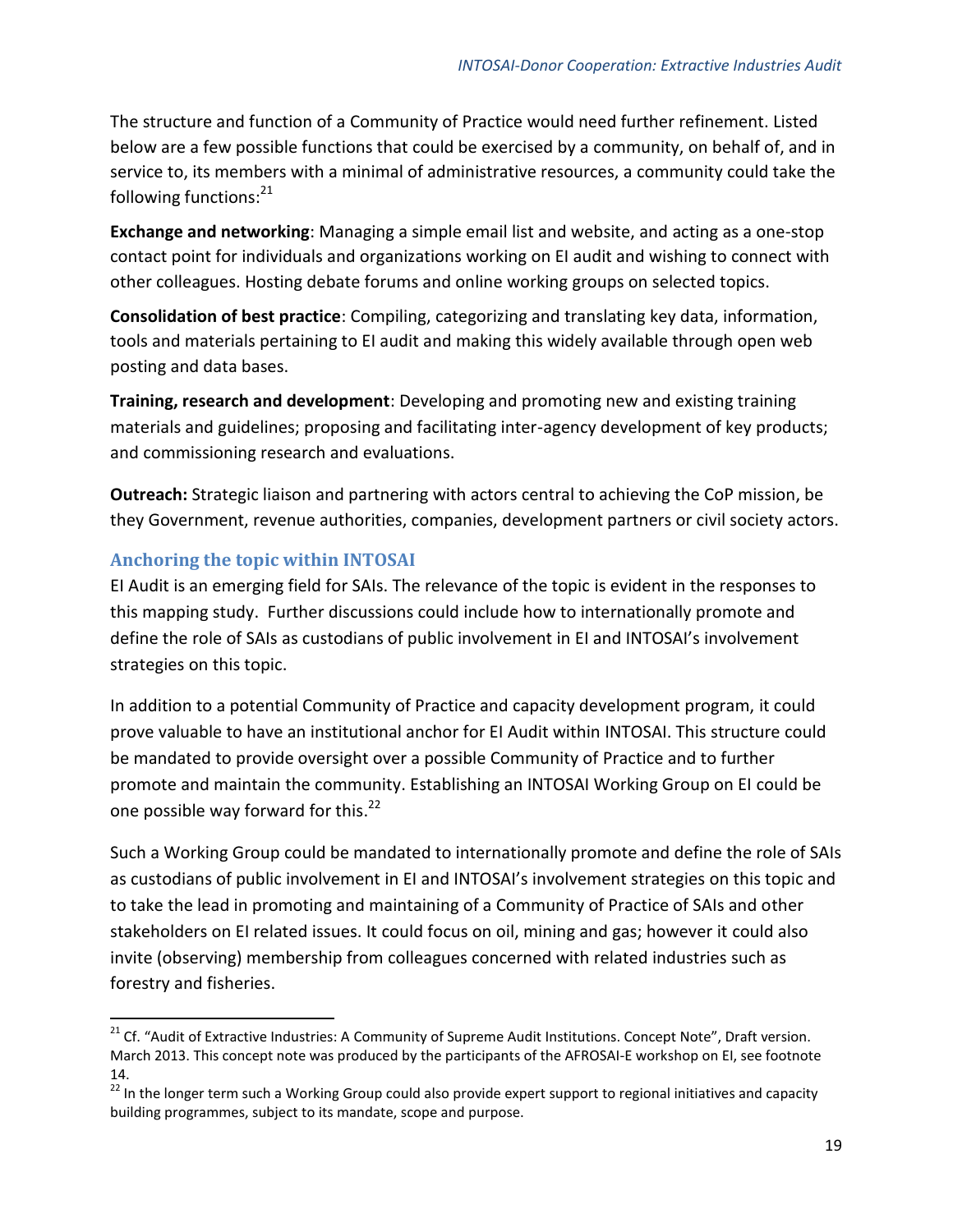The Working Group would be responsible for promoting EI Audit within INTOSAI, gather related information, decide on best ways to disseminate existing and creating new knowledge on the topic, and reaching out towards the larger community of EI stakeholders. It could also ensure liaison with other relevant INTOSAI initiatives, such as the ISSAI Implementation Initiative (3i), the Working Group on Environmental Auditing and the Working Group on Corruption, and others.

#### <span id="page-22-0"></span>**5.2 Outreach to civil society and global initiatives**

Based on the information reviewed and responses received to this questionnaire, it is regarded as important for SAIs and INTOSAI to become more involved in the national and international debate of transparency and accountability in the natural resource sector.

During the data collection, the Secretariat engaged with different donor agencies and Civil Society Organizations (CSOs) to discuss their involvement with SAIs regarding EI. Discussions on the role of SAIs in the governance of natural resources were held with the PREM department of the World Bank, the Norwegian Agency for Development Cooperation (NORAD), and GIZ, as well as CSOs such as Integrity Action and Global Witness. The discussions revealed considerable interest on the topic, but from this perspective also, the role and potential role of the SAI could be made clearer.

The dialogue with representatives from donor agencies with both global and countryperspective indicates that they approach SAIs as part of their programs, but that the approach is fragmented. Donors and implementing agents, such as the Oil for Development Program within NORAD, see that SAIs potentially could play a significant role, and would like to increase their knowledge and understanding on how to include SAIs more systematically in their support. GIZ, implementing agent in Mozambique on behalf of the German Ministry for Economic Cooperation and Development, recognized the SAI's role as significant to transparency and good governance because the SAI follows the court model and also is mandated to have a major role in the natural resource value chain.

<span id="page-22-1"></span>In general, stakeholders expressed interest in knowing more about the roles of SAIs and their possible contributions to ensure accountability of resource governance. Further dialogue with these and other stakeholders working on EI related issues is recommended and could be taken up by a potential Working Group on EI Audit and/or a Community of Practice.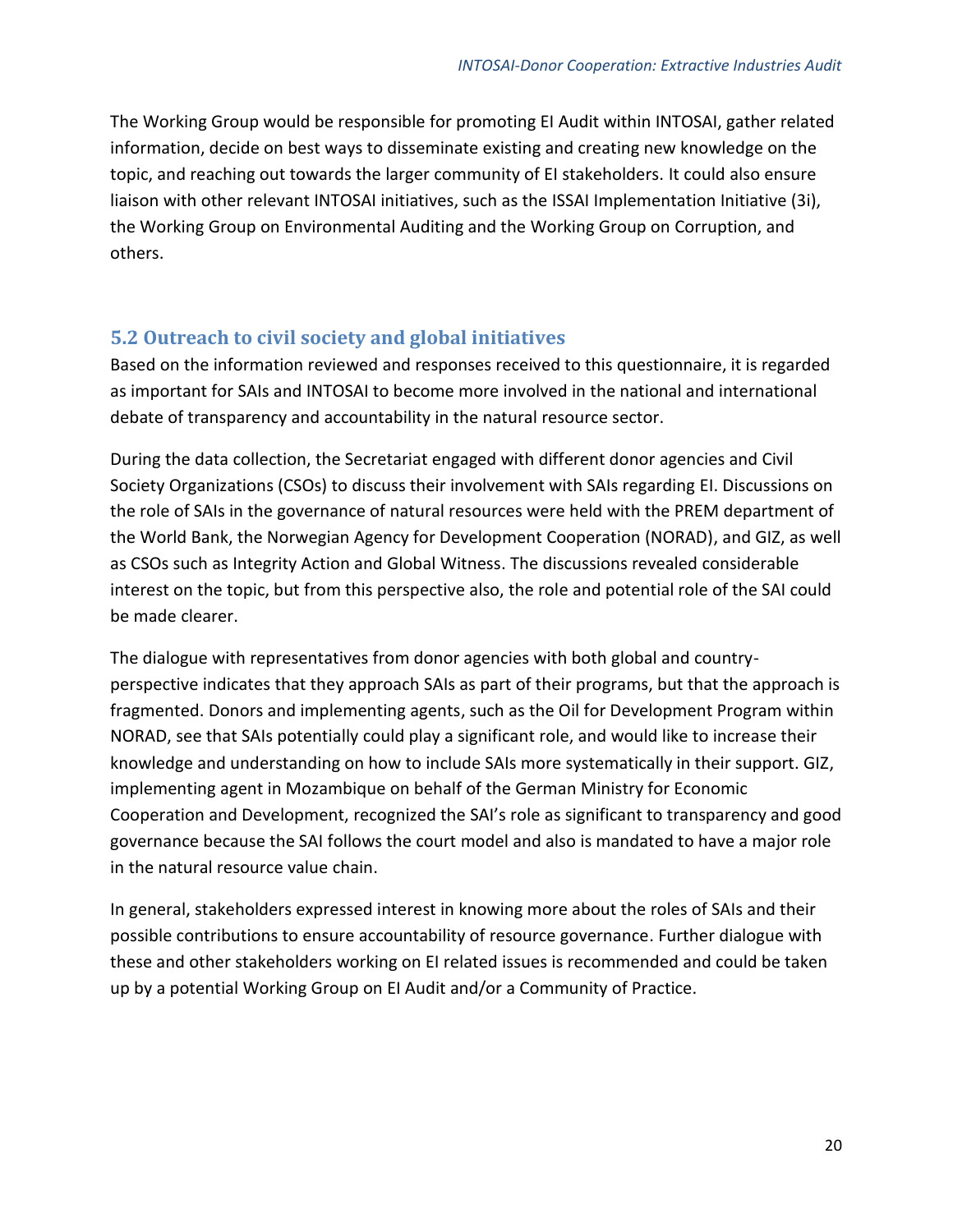#### **5.3 Discussion points for the 6th Steering Committee Meeting**

The mapping shows that there is a need to expand and share knowledge for and among SAIs as well as a need to facilitate SAIs' outreach to key stakeholders on its role in the governance of natural resources. The study concludes with three possible approaches that can be taken forward to accommodate the identified needs of those SAIs conducting audit of EI. Possible approaches include:

- 1. A capacity development program targeting SAIs involved in EI Audit, covering a range of the aspects identified as needs by the SAIs responding to the questionnaire;
- 2. A knowledge sharing platform for SAIs and possibly a broader stakeholder community; and
- 3. An institutional anchor for this topic within INTOSAI that could also conduct outreach activities.

One option does not exclude other options and working on several of the dimensions might be feasible and may even be the most appropriate choice. The INTOSAI-Donor Steering Committee is therefore asked to consider the following discussion points:

- 1. Do members of the SC agree with, and have any comments on, the three possible approaches identified?
- 2. Is there a priority or ranking for these possible approaches?
- 3. What are views and suggestions from members of the SC on a possible way forward?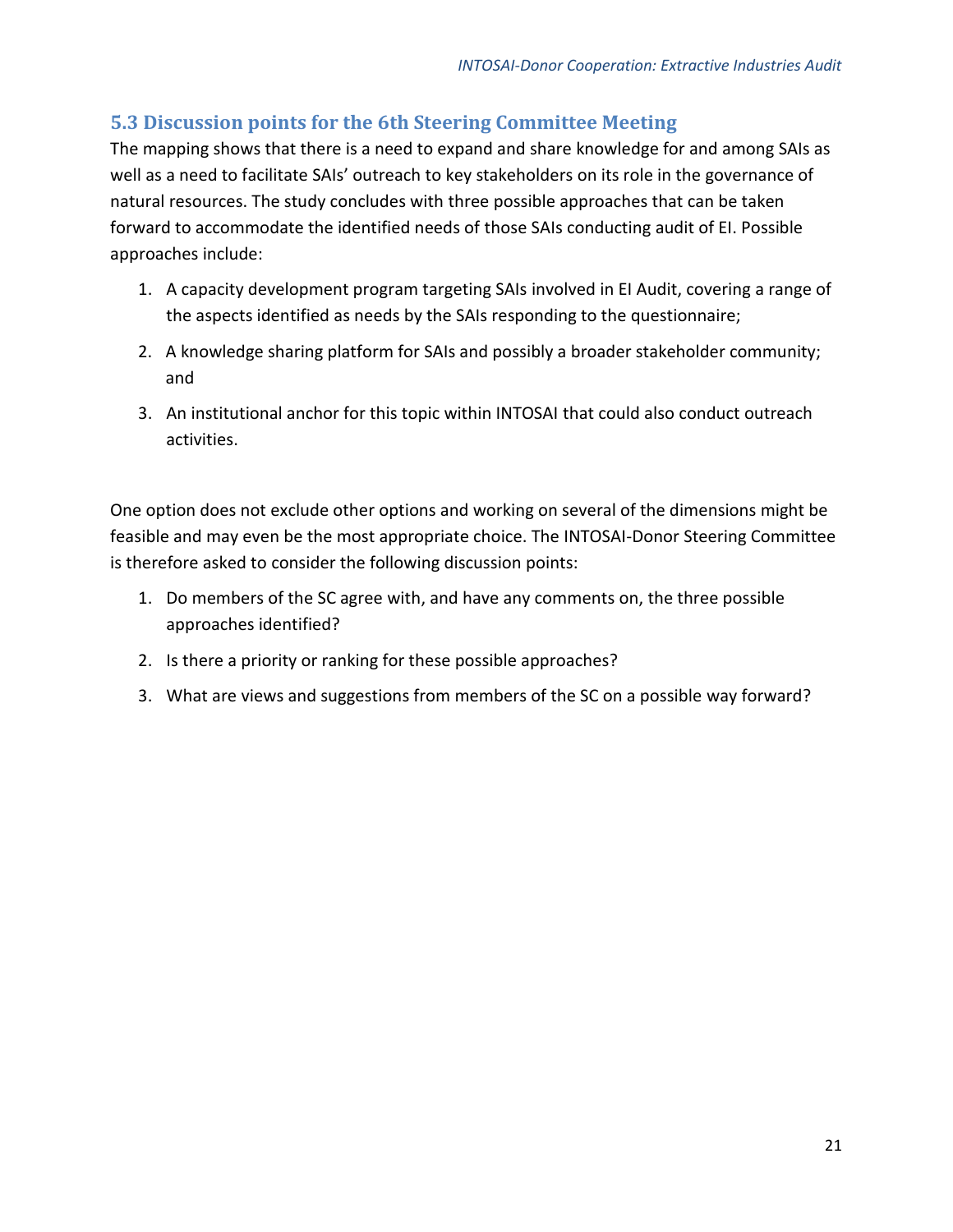#### **Annex**

## **Annex 1. SAIs asked to participate in the questionnaire**

<span id="page-24-1"></span><span id="page-24-0"></span>

| <b>INTOSAI</b> region<br>or sub-region | SAI                                       | Reply to questionnaire                                                                                                                                            | Information may<br>be disclosed |
|----------------------------------------|-------------------------------------------|-------------------------------------------------------------------------------------------------------------------------------------------------------------------|---------------------------------|
| <b>AFROSAI-E</b>                       | Mozambique                                | <b>No</b>                                                                                                                                                         | <b>NA</b>                       |
|                                        | Nigeria                                   | Yes                                                                                                                                                               | Yes                             |
|                                        | Sierra Leone                              | Yes                                                                                                                                                               | Yes                             |
|                                        | Uganda                                    | No                                                                                                                                                                | <b>NA</b>                       |
|                                        | Zambia                                    | Yes                                                                                                                                                               | <b>NA</b>                       |
| <b>ARABOSAI</b>                        | Iraq                                      | No                                                                                                                                                                | <b>NA</b>                       |
|                                        | Saudi Arabia                              | Yes                                                                                                                                                               | Partly                          |
|                                        | Tunisia                                   | Yes                                                                                                                                                               | Partly                          |
|                                        | <b>United Arab Emirates</b>               | No; the SAI does not have the responsibility for the<br>audit of the oil companies as this is a regional<br>responsibility and federal government is not involved | <b>NA</b>                       |
|                                        | Yemen                                     | <b>No</b>                                                                                                                                                         | <b>NA</b>                       |
| <b>ASOSAI</b>                          | Azerbaijan                                | <b>No</b>                                                                                                                                                         | <b>NA</b>                       |
|                                        | China                                     | <b>No</b>                                                                                                                                                         | <b>NA</b>                       |
|                                        | Indonesia                                 | Yes                                                                                                                                                               | Yes                             |
|                                        | Kazakhstan                                | Yes                                                                                                                                                               | <b>No</b>                       |
|                                        | Mongolia                                  | Yes                                                                                                                                                               | Yes                             |
| <b>CREFIAF</b>                         | <b>Burkina Faso</b>                       | Yes                                                                                                                                                               | Yes                             |
|                                        | Gabon                                     | Yes                                                                                                                                                               | Yes                             |
|                                        | State General Inspectorate Guinea-Conakry | Yes                                                                                                                                                               | Yes                             |
|                                        | Mauritania (also ARABOSAI)                | Yes                                                                                                                                                               | Partly                          |
|                                        | RD Congo                                  | Yes                                                                                                                                                               | Yes                             |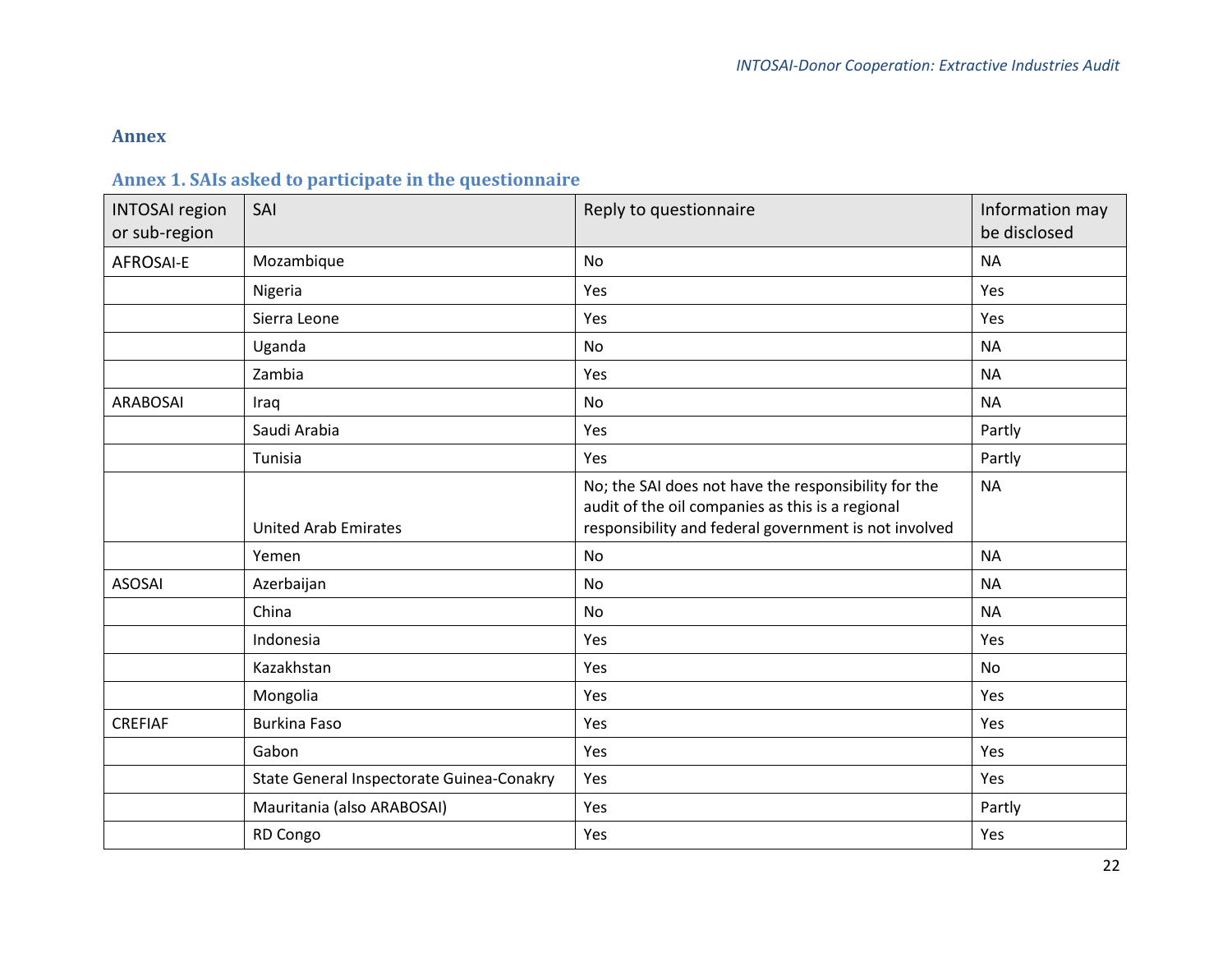#### *INTOSAI-Donor Cooperation: Extractive Industries Audit*

| <b>INTOSAI region</b><br>or sub-region | SAI           | Reply to questionnaire | Information may<br>be disclosed |
|----------------------------------------|---------------|------------------------|---------------------------------|
| <b>OLACEFS</b>                         | Argentina     | No                     | <b>NA</b>                       |
|                                        | <b>Brazil</b> | Yes                    | Yes                             |
|                                        | Chile         | Yes                    | Yes                             |
|                                        | Colombia      | Yes                    | Yes                             |
|                                        | Ecuador       | Yes                    | <b>NA</b>                       |
|                                        | Venezuela     | No; technical problems | <b>NA</b>                       |

#### **Annex 2. Questionnaire**

<span id="page-25-0"></span> $\overline{\phantom{a}}$ 

| Context |                                                                                                                                                         |     |     |  |  |
|---------|---------------------------------------------------------------------------------------------------------------------------------------------------------|-----|-----|--|--|
| 1.      | Please indicate the percentage of total government revenue coming from extractive industries                                                            |     |     |  |  |
|         | 2010<br>2011<br>2012                                                                                                                                    |     |     |  |  |
|         | Revenue from extractive industries in percent of total revenue <sup>23</sup>                                                                            |     |     |  |  |
|         | SAI's mandate regarding extractive industries audit                                                                                                     |     |     |  |  |
| 2.      | What types of regulations govern the extractives sector (PSAs, contracts, auctioned licenses etc.)?                                                     |     |     |  |  |
| 3.      | To what extent does your SAI have the mandate to audit these regulations? (For example: Does the SAI have the<br>mandate to audit draft contracts etc?) |     |     |  |  |
| 4.      | Are government's liabilities on decommissioned sites of extractive industries?                                                                          |     |     |  |  |
|         |                                                                                                                                                         | Yes | No. |  |  |
|         | disclosed?                                                                                                                                              |     |     |  |  |

<sup>&</sup>lt;sup>23</sup> Domestic revenue is defined as all taxes, royalties and customs generated in country and/or by national agencies. Total revenue is defined as all domestic revenue plus Official Development Assistance, including Direct Budget Support.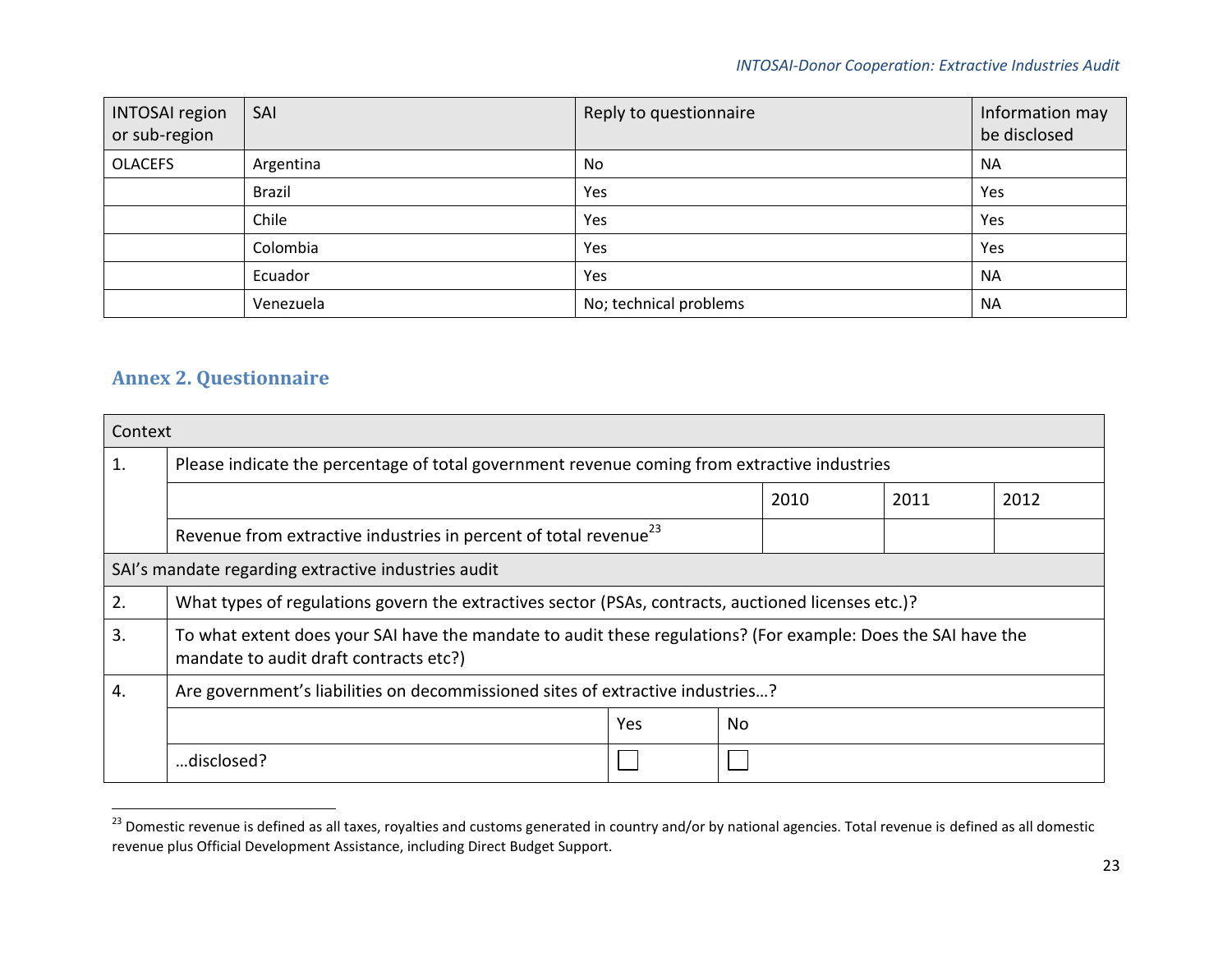#### *INTOSAI-Donor Cooperation: Extractive Industries Audit*

|     | audited?                                                                                                                              |      |      |      |
|-----|---------------------------------------------------------------------------------------------------------------------------------------|------|------|------|
| 5.  | Does the SAI experience any limitations to the access to information when auditing extractive industries according to its<br>mandate? |      |      |      |
|     | Current practices                                                                                                                     |      |      |      |
| 6.  | Audits executed in the past years within the extractive industries sector:                                                            |      |      |      |
|     | (several options possible)                                                                                                            |      |      |      |
|     |                                                                                                                                       | 2010 | 2011 | 2012 |
|     | Regularity/Financial Audit                                                                                                            |      |      |      |
|     | Value for Money/Performance Audit                                                                                                     |      |      |      |
|     | <b>Compliance Audit</b>                                                                                                               |      |      |      |
|     | Audits carried out by a specialized unit for extractive industries                                                                    |      |      |      |
| 7.  | The audited entity/ the audit subject was part of the following industry:                                                             |      |      |      |
|     | (several options possible)                                                                                                            |      |      |      |
|     |                                                                                                                                       | 2010 | 2011 | 2012 |
|     | Mining                                                                                                                                |      |      |      |
|     | Oil                                                                                                                                   |      |      |      |
|     | Gas                                                                                                                                   |      |      |      |
|     | Other                                                                                                                                 |      |      |      |
| 8.  | How are audit teams for Extractive Industries Audits compiled?                                                                        |      |      |      |
| 9.  | Please list audit reports related to extractive industries, the year they were carried out, and briefly their content/scope           |      |      |      |
| 10. | Dissemination of audit findings                                                                                                       |      |      |      |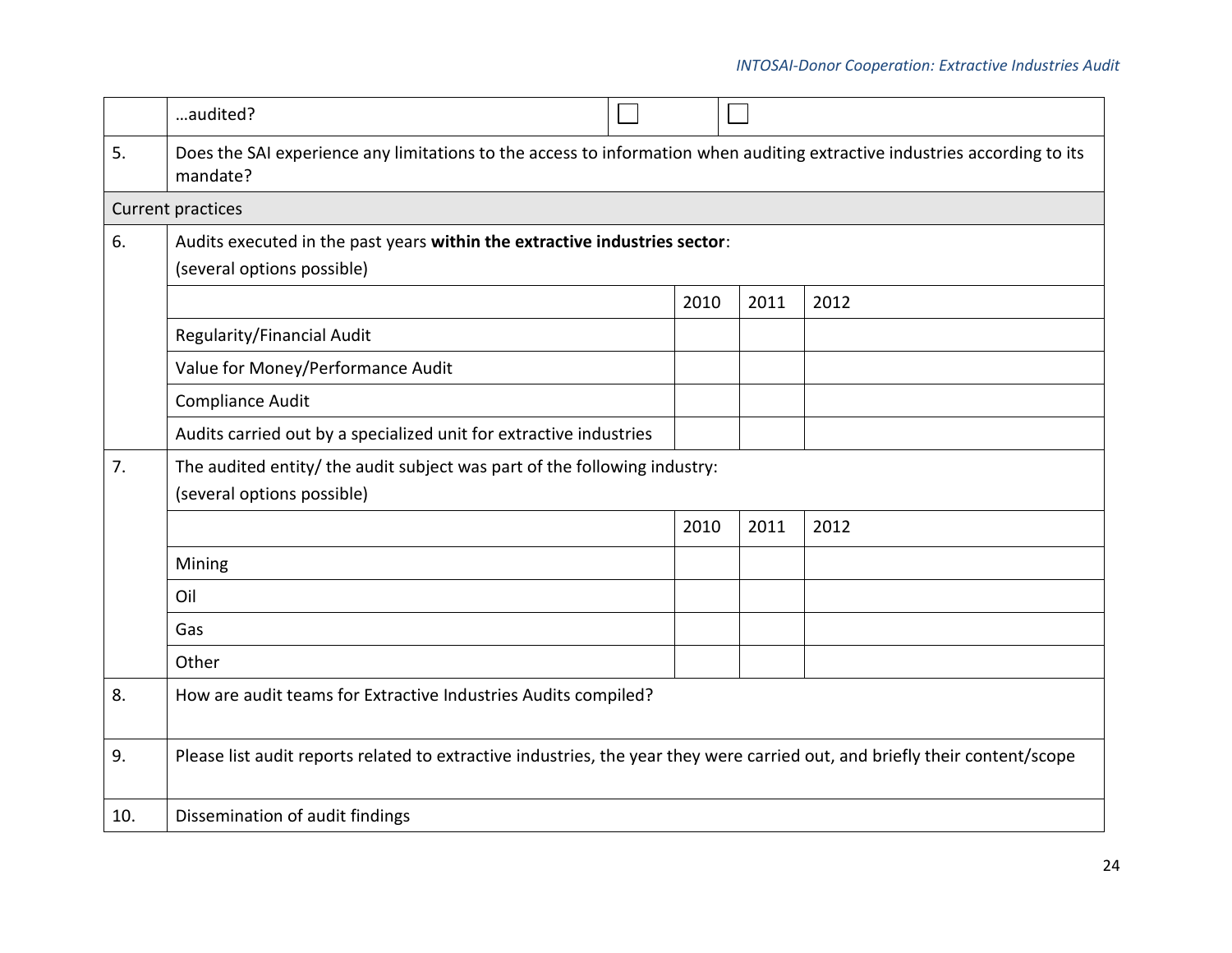|     | Extractive industries Audit (several options possible)                         |     |    |  |  |
|-----|--------------------------------------------------------------------------------|-----|----|--|--|
|     | is covered in the SAI's general reports                                        |     |    |  |  |
|     | has been the topic of management letters to the executive $\Box$               |     |    |  |  |
|     | has been the topic of specific audit reports $\Box$                            |     |    |  |  |
|     | (for Court model SAIs) has been the topic of judgments and sanctions $\,$ $\,$ |     |    |  |  |
|     | is included in other reports (please specify)                                  |     |    |  |  |
| 11. | Existing general auditing standards/methodology/guidelines within the SAI      |     |    |  |  |
|     | (several options possible)                                                     |     |    |  |  |
|     |                                                                                | Yes | No |  |  |
|     | Regularity/Financial Audit                                                     |     |    |  |  |
|     | Value for Money/Performance Audit                                              |     |    |  |  |
|     | Compliance Audit                                                               |     |    |  |  |
|     | Audits on sub-national level                                                   |     |    |  |  |
|     | Auditing extractive industries                                                 |     |    |  |  |
|     | Environmental audit                                                            |     |    |  |  |
|     | Other (please specify):                                                        |     |    |  |  |
| 12. | Existing training within the SAI (several options possible)                    |     |    |  |  |
|     |                                                                                | Yes | No |  |  |
|     | Regularity/Financial Audit                                                     |     |    |  |  |
|     | Value for Money/Performance Audit                                              |     |    |  |  |
|     | Compliance Audit                                                               |     |    |  |  |
|     | Audits on sub-national level                                                   |     |    |  |  |
|     | Auditing extractive industries                                                 |     |    |  |  |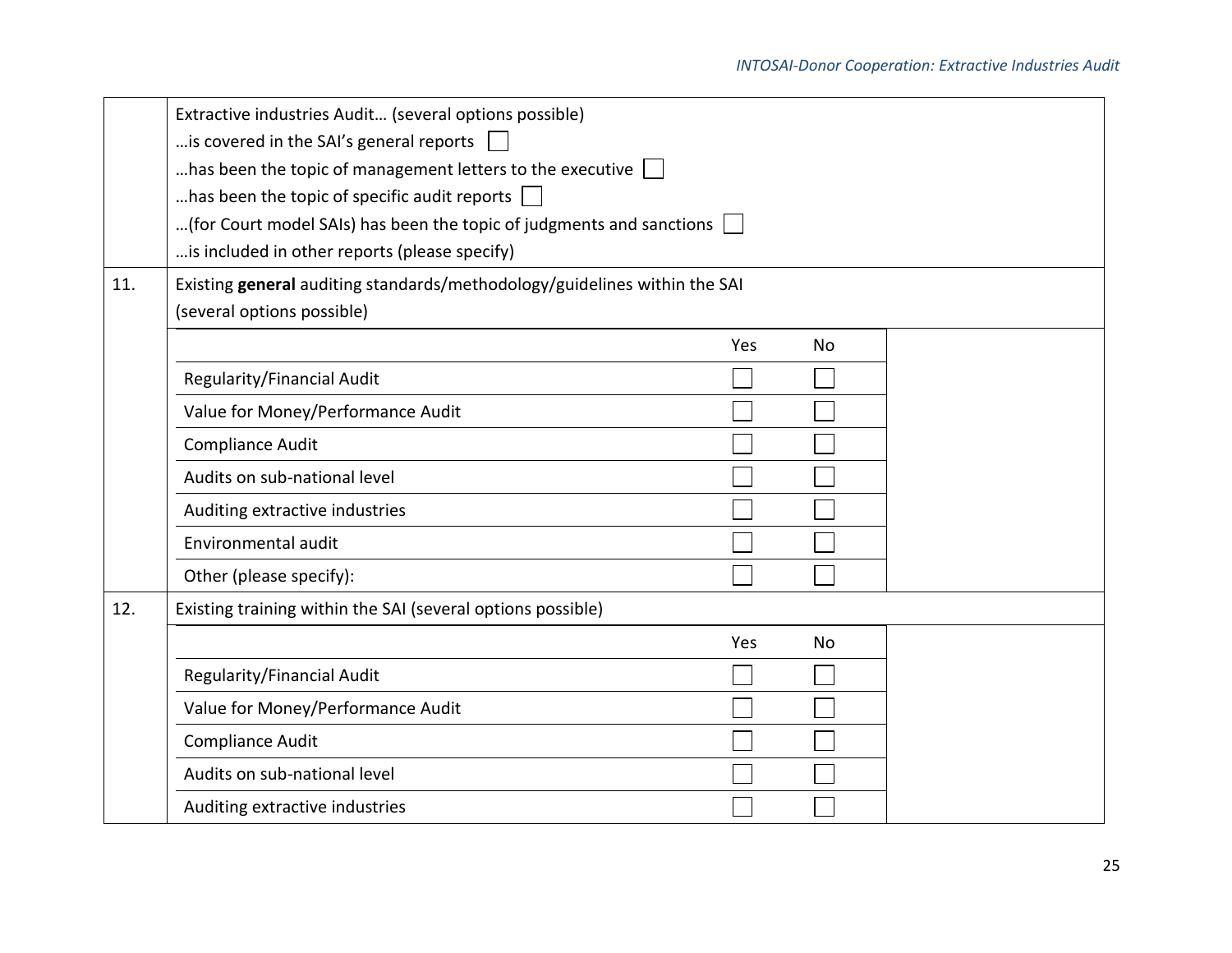|     | Environmental audit                                                                                                                |
|-----|------------------------------------------------------------------------------------------------------------------------------------|
|     | Other (please specify)                                                                                                             |
| 13. | From your experience: what are best practices and lessons learned concerning Extractive Industries Audit?                          |
| 14. | Please provide examples of impact of audits of the extractives sector carried out by your SAI                                      |
| 15. | Please provide examples of challenges for your SAI regarding audits of the extractives sector                                      |
|     | <b>Future initiatives</b>                                                                                                          |
| 16. | Have you planned or performed a Needs Assessment of capacity pertaining in audits of the extractives sector?<br>Yes<br>No          |
| 17. | If yes, what were the results?                                                                                                     |
| 18. | Please specify the perceived need of your SAI for external support in auditing the extractives sector                              |
| 19. | What are planned initiatives of your SAI on extractive industries?                                                                 |
| 20. | Are there any plans within your SAI for trainings to enhance the SAI's capacities in auditing the extractives sector?<br>Yes<br>No |
| 21. | If yes, please specify                                                                                                             |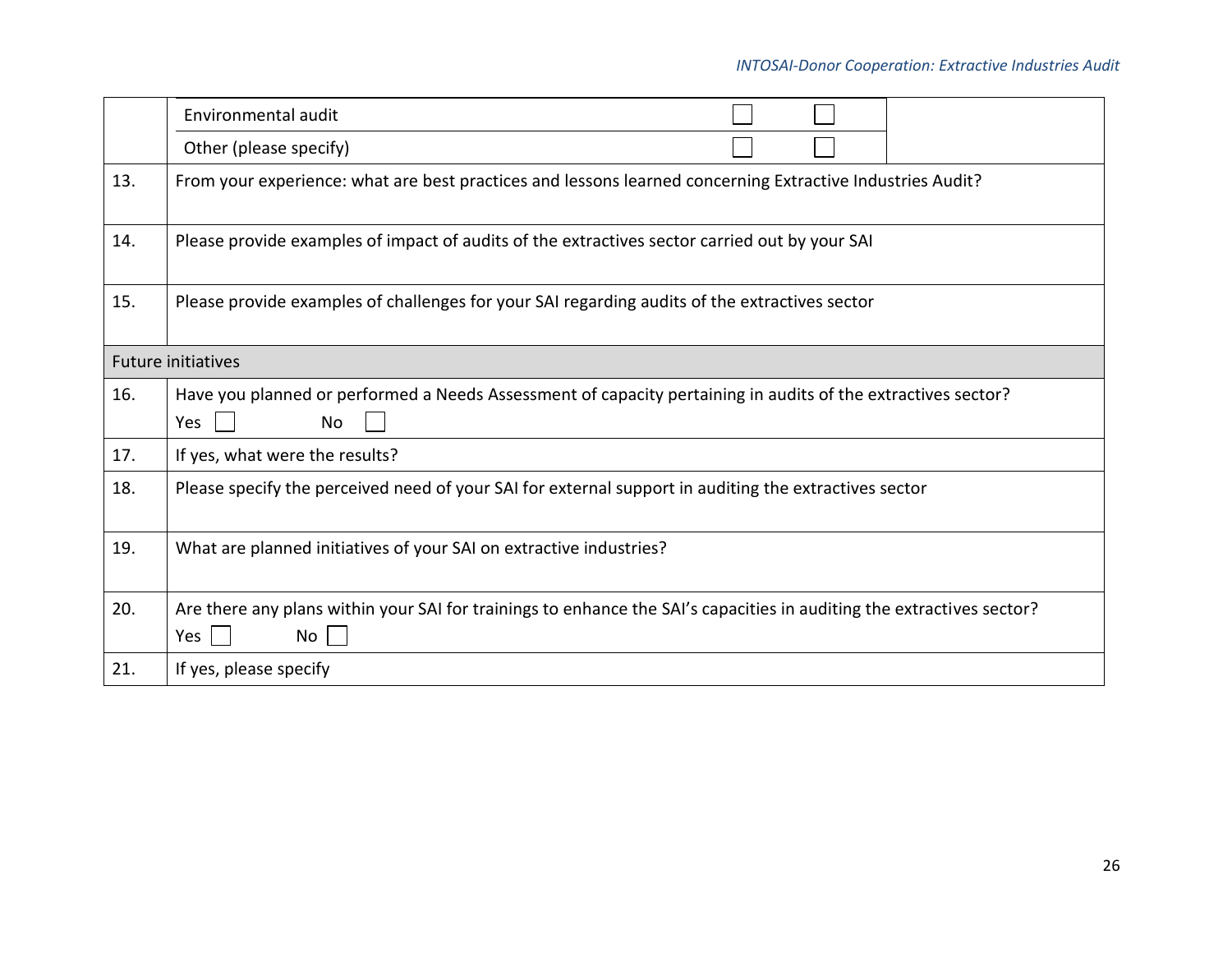| External support and stakeholder relations |                                                                                                               |                                                                                                                              |  |
|--------------------------------------------|---------------------------------------------------------------------------------------------------------------|------------------------------------------------------------------------------------------------------------------------------|--|
| 22.                                        | Please specify any planned, ongoing or completed support to your SAI with relations to extractive industries: |                                                                                                                              |  |
| 23.                                        | Are your findings of audit of extractive industries? (several options possible)                               |                                                                                                                              |  |
|                                            |                                                                                                               | Yes<br><b>No</b>                                                                                                             |  |
|                                            | disclosed to the public?                                                                                      |                                                                                                                              |  |
|                                            | forwarded to Parliament?                                                                                      |                                                                                                                              |  |
|                                            | taken up by Parliament in its debates?                                                                        |                                                                                                                              |  |
| 24.                                        | Are you in dialogue with other stakeholders to discuss extractives industries? (several options possible)     |                                                                                                                              |  |
|                                            | <b>National EITI office</b>                                                                                   |                                                                                                                              |  |
|                                            | <b>Transparency International</b>                                                                             |                                                                                                                              |  |
|                                            | Anti Corruption Office/Unit                                                                                   |                                                                                                                              |  |
|                                            | Other                                                                                                         |                                                                                                                              |  |
| 25.                                        | be most relevant for your SAI?                                                                                | Do you wish to participate in future exchange of information? If so, which topics regarding Extractive Industries Audit will |  |
| 26.                                        | Please indicate if the information you provided may be disclosed                                              |                                                                                                                              |  |
|                                            |                                                                                                               | Yes                                                                                                                          |  |
|                                            | The information can be published to full extent                                                               |                                                                                                                              |  |
|                                            | Only specific items of this questionnaire can be published                                                    |                                                                                                                              |  |
|                                            | Please state the items that can be published (numbers of<br>items as used in this questionnaire)              |                                                                                                                              |  |
|                                            | None of the information provided can be published                                                             |                                                                                                                              |  |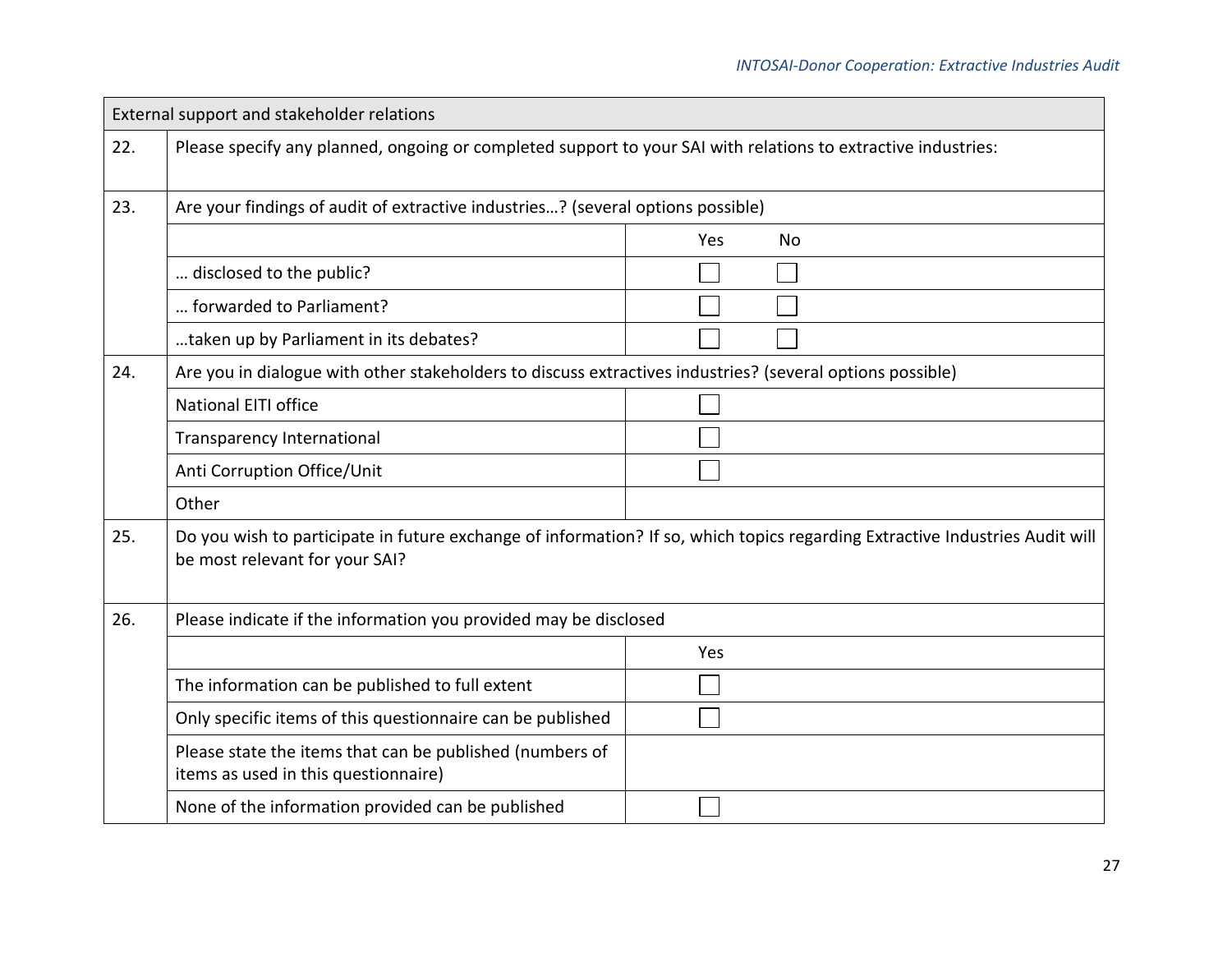#### <span id="page-30-0"></span>**Annex 3. Terms of Reference**

#### **Initiative to strengthen SAI capacity to audit government revenue from extractive industries and government monitoring and oversight of these industries**

*Objective:* Assess the current situation and capacity development needs of SAIs in auditing government revenue from extractive industries and government monitoring and oversight of these industries, and propose appropriate capacity development initiatives if deemed necessary.

**Background:** One of the tasks in the 2012 Work Program for the INTOSAI-Donor Cooperation, which the 4<sup>th</sup> INTOSAI-Donor Steering Committee Meeting agreed on, was to *explore the question of SAI involvement in the audit of revenue from extractive industries and INTOSAI engagement with the Extractive Industries Transparency Initiative (EITI)*.

Extractive industries are those which extract non-renewable resources from the ground, including the oil, gas, and mining industries.<sup>24</sup> Some argue that similar challenges are faced in renewable resource sectors such as forestry and fishing, and countries such as Liberia and Indonesia include forestry in their EITI reporting systems. Illicit financial flows from many developing countries derive from the poor governance of such industries. It is estimated that developing countries experienced approximately US\$1.2 trillion in illicit flows from these industries during 2008.<sup>25</sup> This is 10 times the amount of the overseas development assistance provided by OECD countries that year.<sup>26</sup> Extractive industries are strategically important to many developing countries as a major revenue-earning source and they have become a focal point for international good governance and anticorruption initiatives. They are also an important area for domestic resource mobilization that has not been fully exploited. The 4<sup>th</sup> High Level Forum on Aid Effectiveness in Busan, South Korea, underlined the importance of improving fiscal transparency policies and practices, including public disclosure of revenues. Currently many networks, organizations and initiatives work on these issues.<sup>27</sup>

Sound management of resource revenue is recognized as crucial to development and to securing peace and stability. In countries where there are abundant natural resources, how their revenues are distributed within and across groups is one of the pillars of the economic and political settlement. Especially in fragile states, the way resource revenues are shared may disproportionately favour political and economic elites and those employing coercion and violent force. Thus, lack of natural resource governance and absence of a rule of law can be destabilising and lead a country toward armed conflict over control of resources".<sup>28</sup>

Several international initiatives are attempting to address these problems by improving transparency and accountability in resource revenue flows. These initiatives in the extractive sector cover a variety of aspects:

 $\overline{a}$ 

<sup>&</sup>lt;sup>24</sup> [www.EITI.org](http://www.eiti.org/)

<sup>&</sup>lt;sup>25</sup> Illicit Financial Flows from Developing Countries: 2000 – 2009; Update with a Focus on Asia, Chart 1,by Dev Kar and Karly Curcio, January 2011.)

<sup>26</sup> http://stats.oecd.org/Index.aspx?DatasetCode=TABLE1

<sup>27</sup> For revenues, one of the initiatives is the Extractive Industries Transparency Initiative (EITI), which "aims to strengthen governance by improving transparency and accountability in the extractives sector." The EITI is a global standard that promotes revenue transparency and seeks to commit oil, gas, and mining companies to publish the payments they make to governments and to commit governments to publish the revenues they receive from companies in the sector.

<sup>28</sup> OECD (2011), *Supporting Statebuilding in Situations of Conflict and Fragility: Policy Guidance*, DAC Guidelines and Reference Series, OECD Publishing.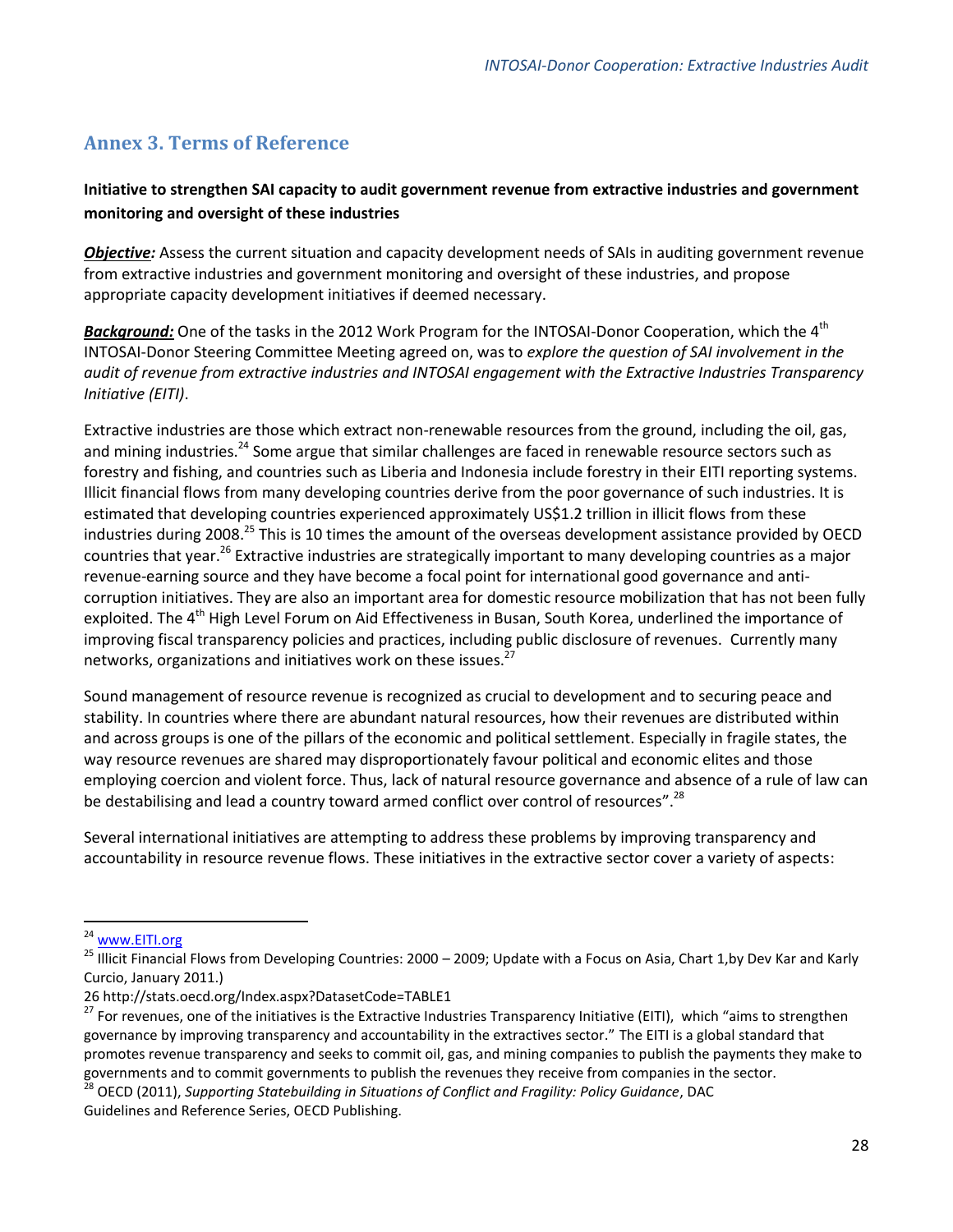contract and revenue transparency instruments, certification instruments, broad governance standards, and other non-resource-specific initiatives, including tax reform initiatives.<sup>29</sup>

SAIs can be involved in several aspects of the audit of government revenue from extractive industries and government monitoring and oversight of these industries. For example audits of the granting and awarding of concessions, taxation of revenues, investigating allegations of corruption, tackling illicit flows, as well as performance audits of environmental and safety issues. However, according to the information currently available, it appears that few SAIs at the country level plan and execute audits specifically targeting the government revenue from extractive industries and government monitoring and oversight of these industries. There is a need to learn more about the mandates, audit practices and needs of SAIs in developing countries in this field.

There is no specific INTOSAI working group or task force looking at SAIs involvement in the audit of extractive industries, although the Working Group on Environmental Auditing has produced a guideline on auditing mining. The issue of auditing government revenue from extractive industries and government monitoring and oversight of these industries, and strengthening SAI capacity in this field, does however increasingly appear to be a priority for developing country SAIs, and the IDI has for instance recently received requests for support in this area from several SAIs<sup>30</sup>. In addition, OAG Norway and AFROSAI-E are currently exploring the issue.

- AFROSAI-E is developing a guideline on auditing revenue which focuses on extractive industries. The  $\bullet$ guideline will be completed by the end of 2012 and will also address issues such as how to develop capacity of SAIs in this field. AFROSAI-E is also planning to carry out training based on the guideline, including pilot audits.
- $\bullet$ Several SAIs (e.g. Iraq, Angola, Uganda and Tanzania) have contacted SAI Norway, asking them to share their experience in auditing the petroleum sector. SAI Norway has consequently established a group of auditors who will share their experiences in the many aspects of auditing this sector. The first activity is hosting a workshop in May 2012 to exchange experiences between SAI Uganda and SAI Norway, focusing on revenues. EITI will contribute at this workshop, and the INTOSAI-Donor Secretariat also will attend.

*Activity:* The initiative will follow a two-step approach. First, the INTOSAI-Donor Secretariat will conduct a mapping of:

- Developing country SAIs' mandates, capacity, current practice, interest and need for capacity development in the audit of government revenue from extractive industries and government monitoring and oversight of these industries (including environmental and safety issues).
- What other initiatives and organizations are doing to address this domain, including support to SAIs provided by peers and donors.
- The extent to which audit of government revenue from extractives industries includes completeness of revenue (e.g. supported by reconciliation to production records which are judged to be reliable)
- The extent to which SAI audit of government revenue from extractive industries and government monitoring and oversight of these industries encompasses sub-national governments (in so far as they earn revenue / have a role in monitoring and oversight)
- The way in which revenues from natural resources are disclosed in government accounts and the extent to which this reflects international standards

 $\overline{a}$ 

<sup>29</sup> Extractive sectors and illicit financial flows: What role for revenue governance initiatives, by Philippe Le Billon, CMI Paper, Anti-Corruption Resource Centre, U4 Issue 2011:13

<sup>&</sup>lt;sup>30</sup> The IDI does not currently have any programmes specifically targeting the audit of extractive industries.